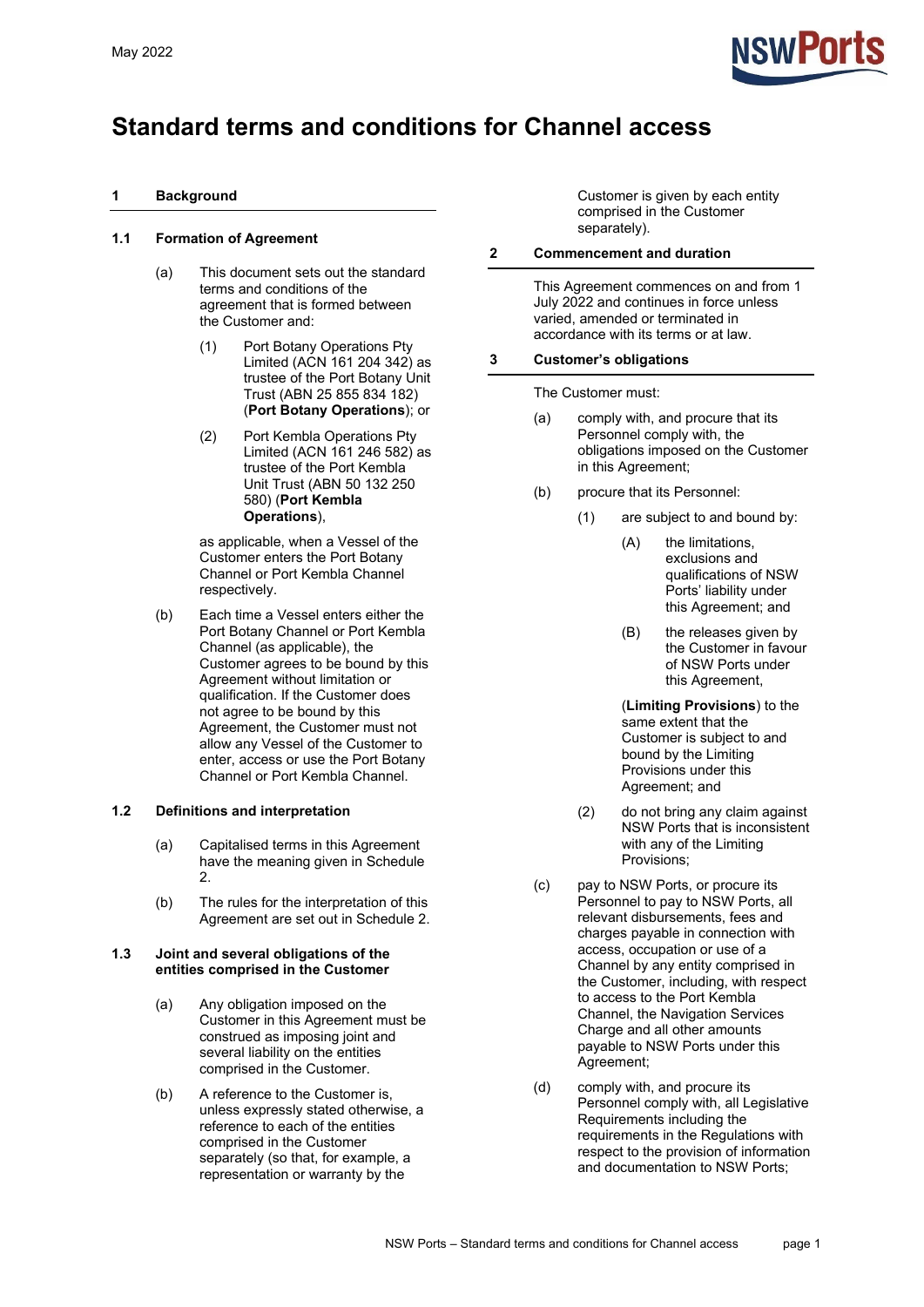- (e) ensure that all shipping activities and work carried out on the Vessel in or around the Port in connection with the Vessel's Access Period are carried out:
	- (1) in accordance with any consent or approval given by NSW Ports (which, in the case of work, must be received from NSW Ports prior to the work commencing);
	- (2) by Personnel who are fit for work and who possess the appropriate training, experience and qualifications to do the work; and
	- (3) with a high degree of skill, competence and professionalism at all times;
- (f) co‐operate with, and procure that its Personnel co-operate with, NSW Ports and all other users of the Channel to ensure compliance with all Legislative Requirements;
- <span id="page-1-0"></span>(g) by no later than 24 hours prior to the expected commencement of the Access Period for a Vessel, provide to NSW Ports a copy of a current Certificate of Entry, Certificate of Registry, Certificate of Class, Certificate of Tonnage, Document of Compliance, Safety Management Certificate, Ship Pre-Arrival Report and Inwards / Outwards Crew Report for and in respect of the Vessel, together with such other documentation as may be reasonably requested by NSW Ports from time to time;
- <span id="page-1-2"></span>(h) ensure that the certificates and documents referred to in clause [3\(g\)](#page-1-0) and the insurances specified in the Certificate of Entry remain valid and in effect for the duration of the Access Period;
- (i) ensure that it does not, and procure that its Personnel do not, obstruct or cause any interference to NSW Ports, its property or operations, or to anyone else lawfully using the Port; and
- (j) procure that all of its Personnel understand and comply with:
	- (1) the security (including cyber security) requirements of the Port with respect to the protection of people and property, including the relevant Port Security Plan; and

(2) their obligations under MTOFSA.

## **4 Use of the Channel**

## **4.1 Permitted Uses**

- (a) Subject to the terms of this Agreement, the Customer is permitted to use the Channel for the Permitted Uses for the duration of the Access Period.
- (b) The Customer must not use the Channel for any purpose during the Access Period other than the Permitted Uses.

## **4.2 Use subject to this Agreement**

The Customer acknowledges and agrees that its access to, and occupation and use of, the Channel for a Permitted Use during the Access Period is subject to, and must be exercised in accordance with, this Agreement.

## **4.3 No warranty as to suitability**

The Customer agrees that NSW Ports has made no representation and gives no warranty concerning the adequacy or suitability of the Channel for the Vessel or the use intended by the Customer.

## **4.4 No estate or interest**

The Customer's rights to enter, access or use the Channel for a Permitted Use for the duration of the Access Period rest in contract only and this Agreement does not create or confer upon the Customer any tenancy, estate or other interest in the Channel.

#### <span id="page-1-1"></span>**4.5 No rights of priority, exclusive occupation or use**

The Customer acknowledges and agrees that this Agreement:

- (a) does not grant any rights of priority, exclusive occupation or use of the Channel to the Customer; and
- (b) without limiting the generality of this clause [4.5,](#page-1-1) NSW Ports may at any time exercise its rights to enter, use, possess and enjoy the Channel (or any part of it) in preference to and to the exclusion of the Customer.

#### **4.6 Access to be exercised in accordance with directions**

Further to clause 4.5, the Customer's right to enter, access or use the Channel for the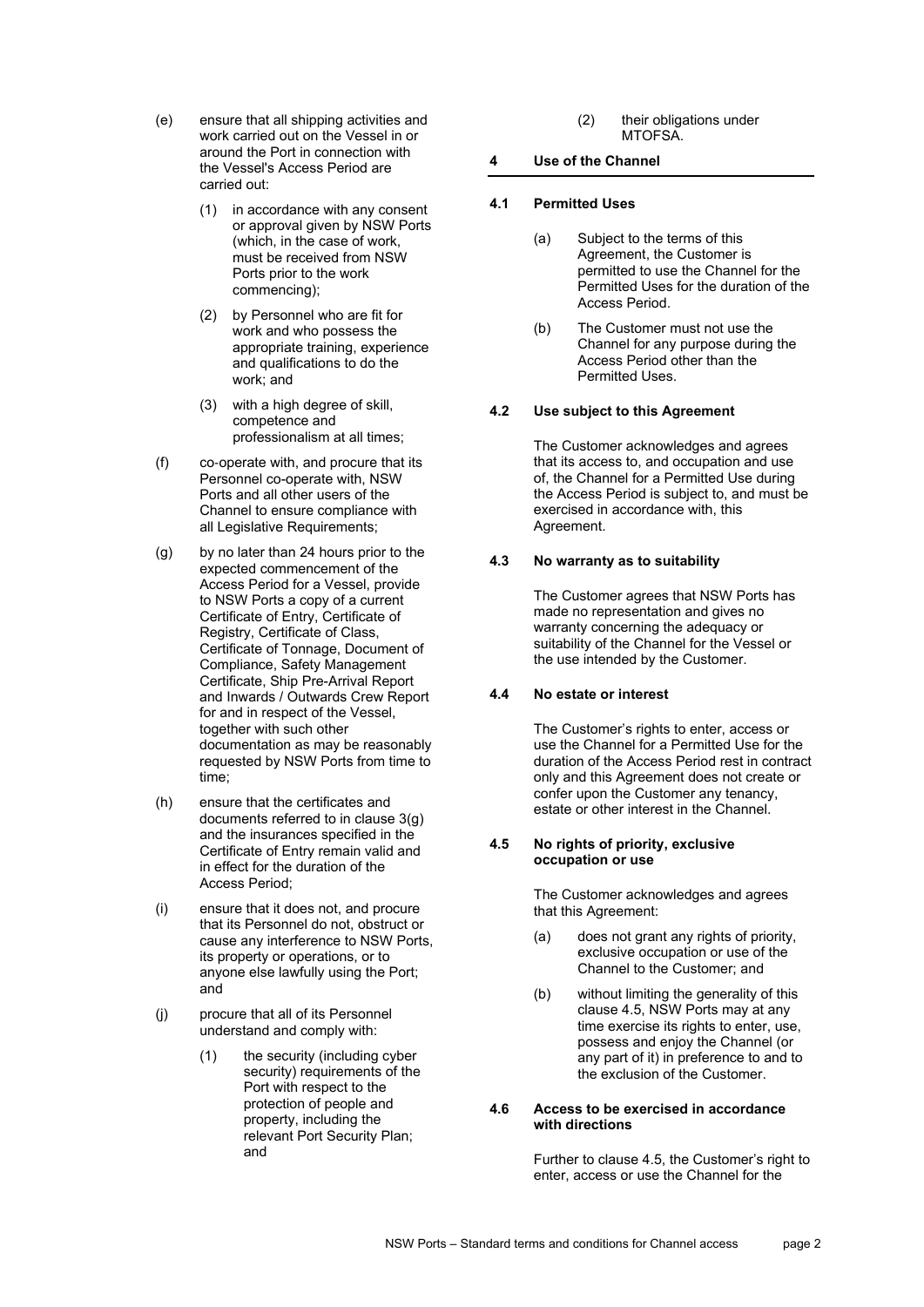Permitted Uses is subject to the discretion and directions of NSW Ports, the Harbour Master and the Port Authority.

### **5 Withdrawal of permission to access or use**

#### <span id="page-2-0"></span>**5.1 Withdrawal of permission to access or use**

NSW Ports may at any time refuse or withdraw permission for a Vessel to enter, access or use the Channel (or any part of it) if NSW Ports becomes aware of any of the following:

- (a) the Customer, any entity comprised in the Customer, or a Related Entity of any entity comprised in the Customer, has committed a default under any agreement with NSW Ports or the Port Authority or failed to pay any amount owed to NSW Ports or the Port Authority by the applicable due date and, as at the date NSW Ports makes a determination under this clause [5.1,](#page-2-0) the default or failure to pay has not been remedied;
- (b) the Channel (or any part of it) is, for any reason, unsuitable for enter, access or use by a Vessel;
- (c) a relevant direction is given by the Harbour Master or the Port Authority;
- (d) the Vessel is deficient, substandard or unseaworthy in any respect or is unable to be loaded or unloaded to its full capacity;
- (e) if permission to carry out required works to a Vessel has been sought and refused; or
- (f) the Customer does not comply with the requirements of clause 3.

## <span id="page-2-1"></span>**5.2 No compensation**

- (a) If NSW Ports refuses or withdraws permission for a Vessel to enter, access or use to the Channel, other than for breach by the Customer of this Agreement, NSW Ports will refund to the Customer any monies paid in advance by the Customer in respect of the Navigation Services Charges for the applicable Access Period that does not proceed.
- (b) NSW Ports is not liable to pay, and neither the Customer nor the Customer's Personnel are entitled to, any other remedy, relief, compensation or damages at law for a decision by NSW Ports to refuse or withdraw its permission as referred to in clause [5.2\(a\).](#page-2-1)

## **6 Port Entry**

## **6.1 Order of entry and departure**

- (a) The Customer acknowledges and agrees that NSW Ports will allocate (and may change) in its absolute discretion the order of Channel access (entry and departure) for the Vessel and / or berthing of the Vessel or access to the services.
- (b) In general (but subject always to NSW Ports' absolute discretion and the lawful directions of the Harbour Master, where applicable), Channel access (entry and departure) will be based on:
	- (1) Port safety and security;
	- (2) Port operational efficiency;
	- (3) the order of arrival at the pilot boarding ground or designated anchorage providing:
		- A. the order of arrival is consistent with the details provided by the Customer to NSW Ports;
		- B. the Vessel is, in all respects, ready to commence loading or unloading its nominated cargo immediately upon arrival at berth; and
		- C. the Vessel is able to work its nominated cargo at a loading or unloading rate commensurate with the design capacity of the relevant facilities and services at the Port; and
	- (4) subject always to the Port Rules.

## <span id="page-2-2"></span>**6.2 Condition survey**

If the Vessel requires a condition survey prior to the commencement of cargo operations, the Customer must ensure that the condition survey is fully completed / certified prior to the Vessel's entry to the Channel. If the Vessel fails to pass a condition survey, it will lose its Channel entry priority. All costs and expenses incurred by NSW Ports in relation to this claus[e 6.2](#page-2-2) must be paid by the Customer on demand by NSW Ports as a debt due and payable to NSW Ports within 7 days of the date of NSW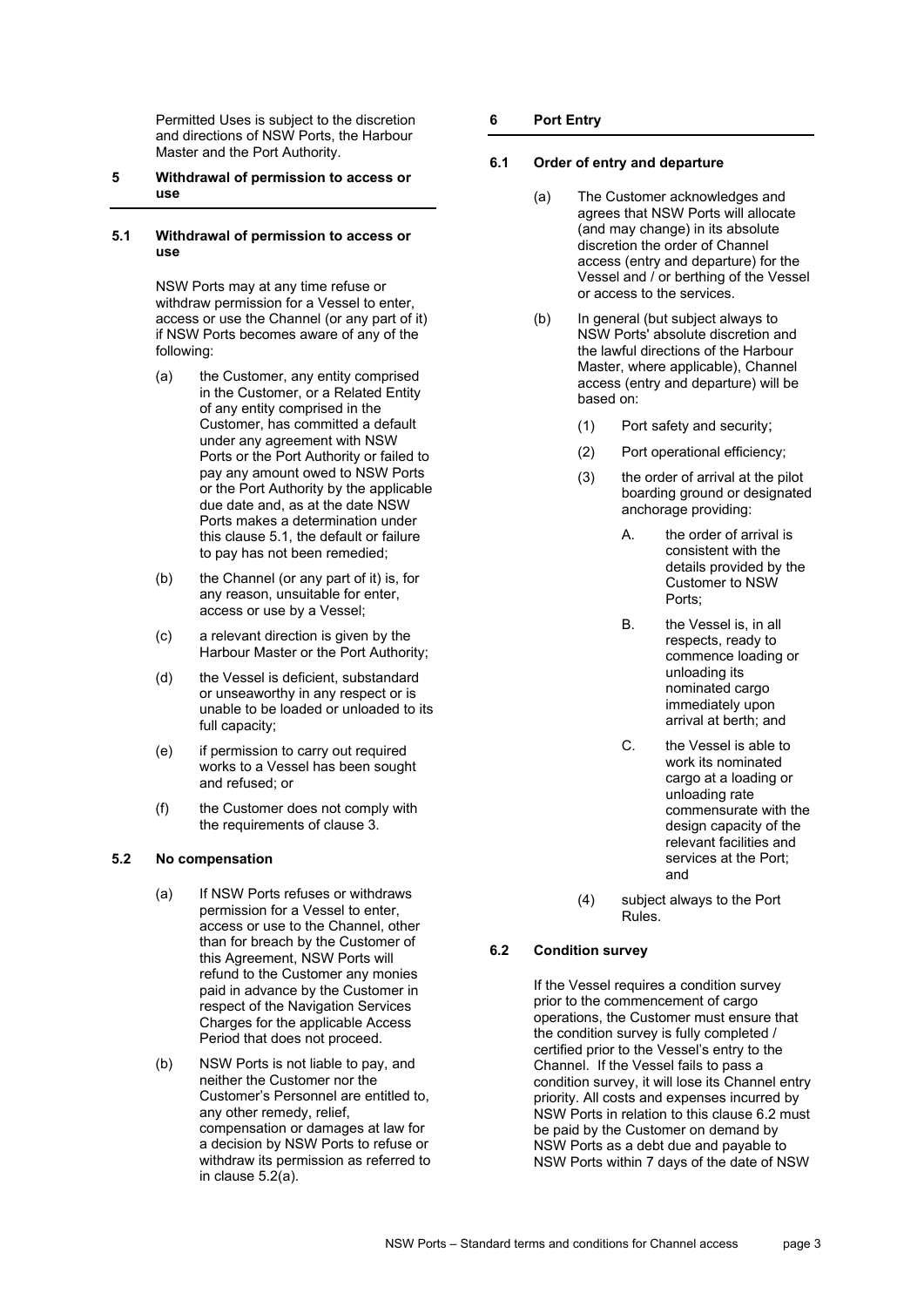Ports' invoice without set off, deduction or counterclaim.

## **6.3 Port State Control Inspections**

The Customer warrants that as at the time of the Vessel's entry to the Channel, there are no outstanding deficiencies as reported by any Port State Control.

## <span id="page-3-1"></span>**7 Fees and charges**

## **7.1 Acknowledgment of liability**

The Customer must pay, or procure that its Personnel pays, to NSW Ports the Navigation Services Charge in respect of access to the Port Kembla Channel, any other applicable charges as identified in the Act and any other monies otherwise payable in accordance with this Agreement.

#### **7.2 Invoices**

NSW Ports will give the Customer, an entity comprised in the Customer, or the Customer's Personnel, an invoice setting out NSW Ports' calculation of:

- (a) the Navigation Services Charge in respect of access to the Port Kembla Channel and any other amounts payable by the Customer or the Customer's Personnel in connection with this Agreement (including, without limitation, any other charges referred to in the Act); and
- (b) the GST Amount applicable to the Navigation Services Charge and other amounts specified in the invoice.

## <span id="page-3-0"></span>**7.3 Payment of fees**

The Customer must pay, or must procure that its Personnel pays, as a debt due and payable by the Customer, the amount of any invoice issued by NSW Ports under this Agreement by the due date for payment specified on the invoice or, if a due date for payment is not specified on the invoice:

- (a) for an invoice in relation to Port Botany, within twenty-eight (28) days after the Service Date; and
- (b) for an invoice in relation to Port Kembla, within fourteen (14) days after the date of the relevant invoice.

## **7.4 Payments**

The Customer must procure that all payments required to be made under this Agreement are made by:

- (a) direct electronic transfer of immediately available funds to the bank account nominated in writing by NSW Ports by the due date for payment; or
- (b) any other method approved by NSW Ports in writing, no later than five (5) Business Days before the due date for payment.

## **7.5 Disputed Invoices**

- (a) If the Customer or any entity comprised in the Customer disputes an invoice (whether or not the Customer or any entity comprised in the Customer has given NSW Ports a Dispute Notice) then the Customer must still pay the invoiced amount in full and without any set-off, deduction or counterclaim in accordance with clause [7.3.](#page-3-0) Any such dispute must be determined in accordance with the dispute resolution procedures in clause [23.](#page-14-0)
- (b) If an amount paid by the Customer or the Customer's Personnel to NSW Ports under this Agreement is determined pursuant to clause 23 or agreed by the parties not to have been properly owed to NSW Ports, such amount and any interest paid by the Customer in respect thereof must be repaid by NSW Ports to an entity comprised in the Customer within ten (10) Business Days after the date of such determination or agreement.

## **7.6 Costs of compliance with certain Legislative Requirements**

Without limiting any other right that NSW Ports may have, if NSW Ports reasonably incurs costs as a result of complying with any Legislative Requirement in relation to a Vessel, including costs incurred in connection with the provision of security for the protection of people (including their health and wellbeing), property or other services related to the protection of people or property, then the Customer is liable to reimburse NSW Ports such costs and those costs are recoverable by NSW Ports as a debt properly due and payable by the Customer without set off, deduction or counterclaim:

- (a) for an invoice in relation to Port Botany, within twenty-eight (28) days after the Service Date; and
- (b) for an invoice in relation to Port Kembla, within fourteen (14) days after the date of the relevant invoice.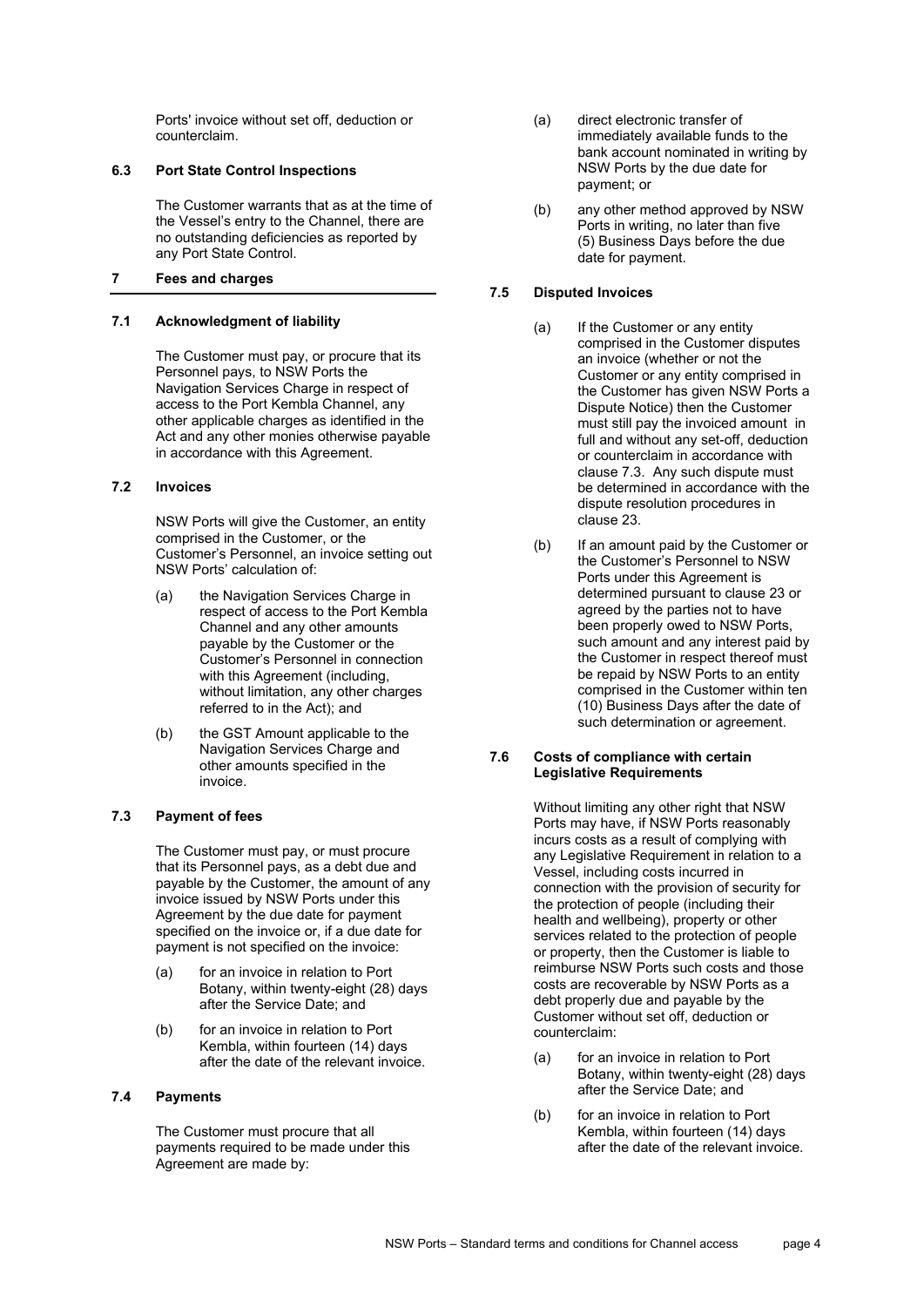### <span id="page-4-3"></span>**7.7 Interest**

Without in any way limiting any other rights it may have under this Agreement, including but not limited to calling the Customer in breach of this Agreement and / or requiring that a Security Deposit be immediately provided, NSW Ports may charge the Customer interest on any amount payable by the Customer under this Agreement that is not paid by the due date. Such interest will accrue daily at the Default Rate from (and including) the due date until that amount is paid in full. The parties acknowledge and agree that the Default Rate is a genuine preestimate of the costs, loss and damage that NSW Ports' is likely to suffer if any amount payable by the Customer is not paid by the due date.

## **7.8 Administration Fees**

Without in any way limiting any other rights that it may have under this Agreement, NSW Ports may, in its absolute discretion, charge the Customer an Administration Fee for each and every act or omission of the Customer that necessitates additional administrative effort or manual processing on the part of NSW Ports including, without limitation, in the following circumstances:

- (a) where a credit adjustment is required due to Customer error;
- (b) where a request for a credit adjustment is received after the invoice due date; or
- (c) where NSW Ports has raised an invoice for interest pursuant to clause 7.7 of this Agreement.
- **8 Security Deposit**

#### <span id="page-4-4"></span>**8.1 Requirement to provide Security Deposit**

- (a) The Customer acknowledges NSW Ports' right to require the Customer or any entity comprised in the Customer to provide the Security Deposit to NSW Ports.
- <span id="page-4-5"></span><span id="page-4-1"></span>(b) The Customer acknowledges and agrees that NSW Ports may, at any time, issue a notice to the Customer or any entity comprised in the Customer requesting the Customer or an entity comprised in the Customer provide:
	- (1) a Security Deposit;
	- (2) a replacement Security Deposit in a greater amount than the amount of the Security Deposit held by NSW Ports at the relevant time, having regard to the matters

contemplated in clause [8.2\(b\);](#page-4-0) or

(3) a replacement Security Deposit,

### (a **Security Deposit Notice**).

Following the delivery of a Security Deposit Notice, the Customer or an entity comprised in the Customer must provide the Security Deposit referred to in the Security Deposit Notice to NSW Ports within the timeframe stipulated in the Security Deposit Notice (or, if no timeframe is stipulated, then within twenty-four (24) hours).

- (c) For the avoidance of doubt, and without limiting clause [8.1\(b\),](#page-4-1) NSW Ports may issue a Security Deposit Notice up to thirty (30) days in advance of the expiry date of an existing Security Deposit.
- <span id="page-4-2"></span>(d) If the Customer or an entity comprised in the Customer does not provide a replacement Security Deposit within the time required under clause [8.1\(b\),](#page-4-1) NSW Ports may draw down on the existing Security Deposit in full and NSW Ports will hold the proceeds as a Security Deposit for the Customer and pay the amount remaining at the relevant time to the Customer or an entity comprised in the Customer:
	- (1) when the Customer or an entity comprised in the Customer provides a replacement Security Deposit to NSW Ports for the amount stated in the Security Deposit Notice referred to in clause [8.1\(b\);](#page-4-1) or
	- (2) otherwise in accordance with clause [8.4\(a\).](#page-5-0)
- (e) For the avoidance of doubt, if NSW Ports holds an amount under clause [8.1\(d\),](#page-4-2) that amount will be deemed to be the Security Deposit and NSW Ports will be entitled to draw on it in accordance with clause [8.3.](#page-5-1)

## **8.2 Security Deposit**

- (a) The amount of the Security Deposit will be determined by NSW Ports, in its sole discretion.
- <span id="page-4-0"></span>(b) In determining the amount of the Security Deposit, NSW Ports may have regard to such matters as it deems relevant including, without limitation: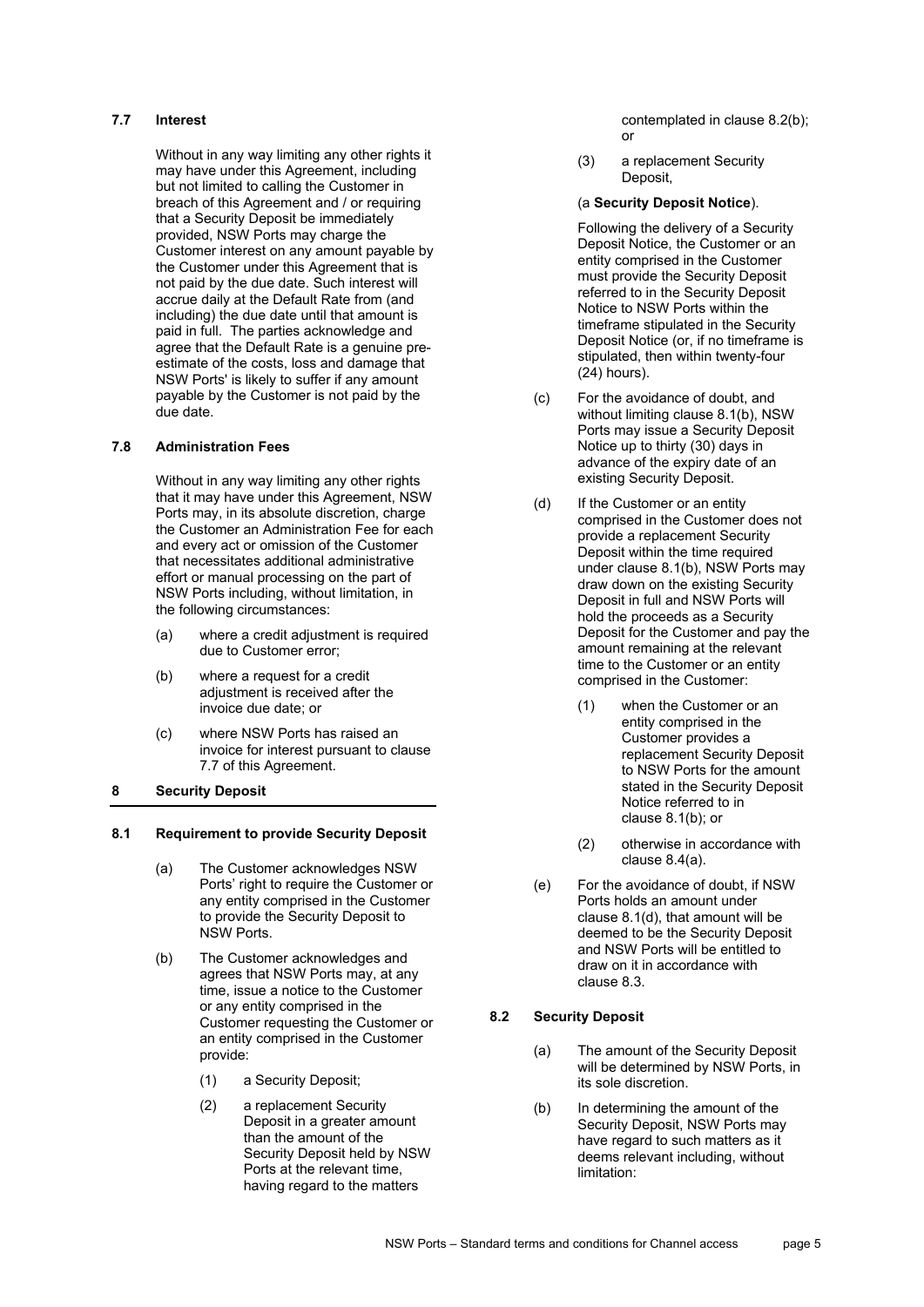- (1) any breach by the Customer or any entity comprised in the Customer of this Agreement;
- (2) the subject matter of any dispute between the parties, whether or not that dispute is subject to a Dispute Notice under clause 23 of this Agreement;
- (3) the creditworthiness of the Customer or any entity comprised in the Customer and their Related Entities;
- (4) any prior or current noncompliance with the terms of any other agreement with NSW Ports or the Port Authority;
- (5) the amount that is three (3) times the average monthly fees / charges invoiced by NSW Ports to the Customer or the Customer's Personnel over the preceding twelve (12) months immediately prior to the date of issue of the Security Deposit Notice;
- (6) any incident that NSW Ports considers may give rise to a liability on the part of the Customer, an entity comprised in the Customer or the Customer's Personnel to NSW Ports; and
- (7) the potential liabilities of the Customer or any entity comprised in the Customer to NSW Ports under this Agreement or Part 5 of the Act, having regard to the potential Access Periods of the Customer in the 12 month period following the date of issue of the Security Deposit Notice.
- (c) NSW Ports may review the amount of the Security Deposit at any time, in its sole discretion.

## <span id="page-5-2"></span><span id="page-5-1"></span>**8.3 Entitlement to Security Deposit**

- (a) NSW Ports will be entitled to draw down on the Security Deposit and retain the proceeds to such extent as NSW Ports considers (acting reasonably) will compensate NSW Ports for any Loss that is or will be suffered by NSW Ports, including (without limitation) as a result of the Customer failing to:
	- (1) pay the fees, charges, GST Amounts or any other

amounts actually or contingently owing to NSW Ports when due and any reasonably incurred legal costs; or

(2) pay any interest calculated in accordance with clause [7.7](#page-4-3) owing on overdue amounts.

Any such draw down is without prejudice to any other rights NSW Ports may have against the Customer or any entity comprised in the Customer at law.

- (b) For the avoidance of doubt, the amount NSW Ports is entitled to draw down includes such amount as is required to satisfy any GST gross-up required to be paid to NSW Ports under clause [20](#page-13-0) in respect of the draw down of the Security Deposit.
- (c) The parties acknowledge that the amount of the Security Deposit is a genuine pre-estimate of the costs and losses NSW Ports will suffer if an event contemplated by clause [8.3\(a\)](#page-5-2) occurs.
- (d) If NSW Ports draws down on a Security Deposit, NSW Ports must promptly notify the entity comprised in the Customer that provided the Security Deposit that it has drawn down on the Security Deposit.

## **8.4 Return of Security Deposit**

NSW Ports must return to the entity comprised in the Customer that provided a Security Deposit:

- <span id="page-5-0"></span>(a) the Security Deposit if this Agreement has been terminated and:
	- (1) the Customer has performed all of the obligations required to be performed or procured by it under this Agreement or such obligations have been waived by NSW Ports; and
	- (2) any and all disputes between the parties (or between NSW Ports and an entity comprised in the Customer) arising out of or in connection with this Agreement have been fully and finally resolved; or
- (b) if the Customer or an entity comprised in the Customer has provided a replacement Security Deposit or a Security Deposit in a greater amount in accordance with clause [8.1\(b\).](#page-4-1)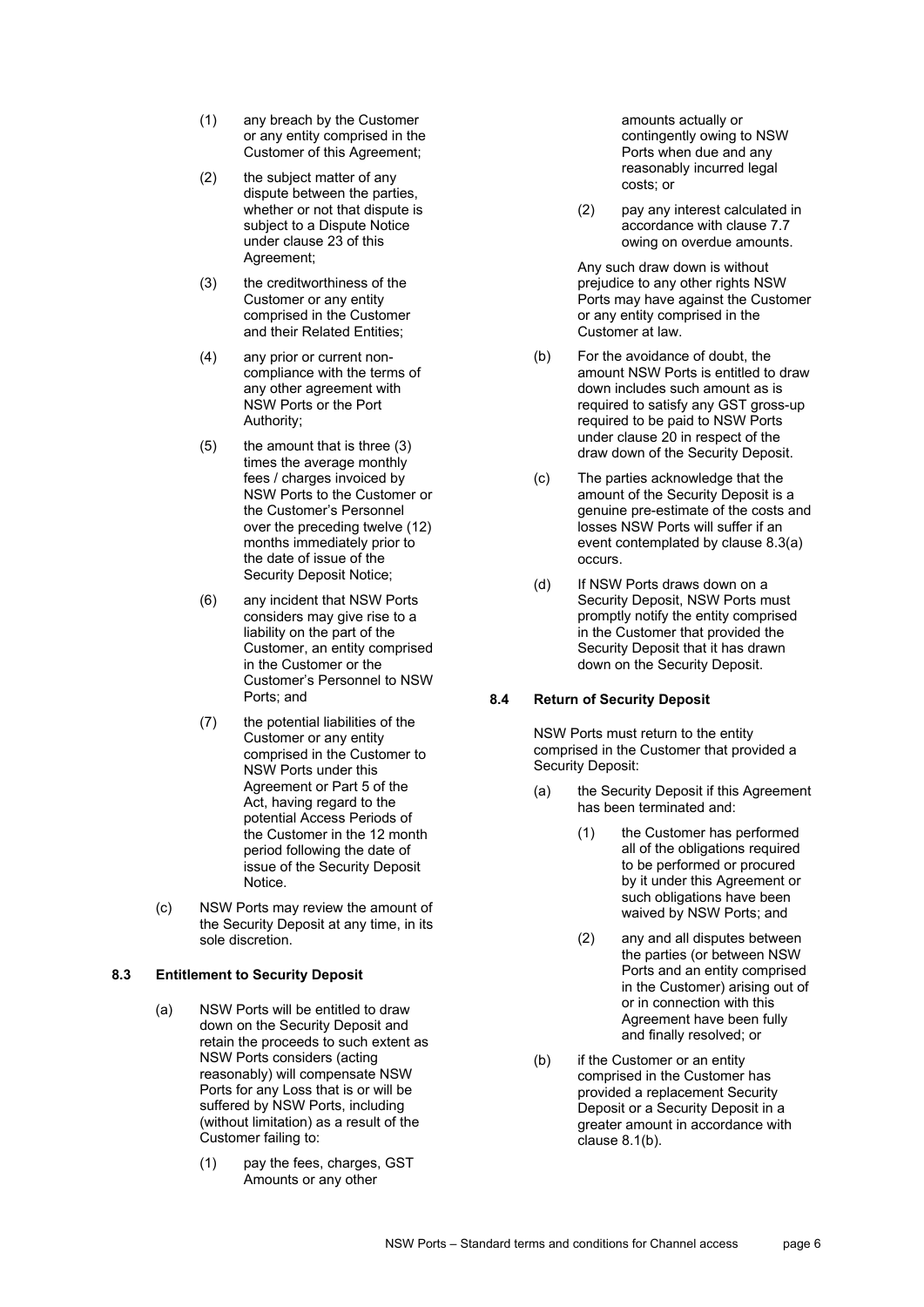## **9 Events of Default**

## <span id="page-6-4"></span>**9.1 Events of Default**

- <span id="page-6-1"></span>(a) On the occurrence of any of the events listed in clauses [9.1\(b\)](#page-6-0) to [9.1\(e\)](#page-7-0) (each an **Event of Default**) (whether or not it is continuing), in addition to any other rights of NSW Ports under this Agreement or provided by law:
	- (1) all unpaid invoices issued by NSW Ports to the Customer or an entity comprised in the Customer;
	- (2) all fees / charges and related GST Amounts in respect of which an invoice has not yet been issued by NSW Ports; and
	- (3) any other amounts actually or contingently owing under this Agreement,

<span id="page-6-3"></span><span id="page-6-2"></span>(**Total Amounts Outstanding**) will be deemed immediately properly due and payable as an undisputed debt and the Customer must pay the Total Amounts Outstanding within five (5) Business Days of:

- (4) in respect of the amount referred to in clause [9.1\(a\)\(1\),](#page-6-1) the Event of Default; or
- (5) in respect of an amount referred to in clauses [9.1\(a\)\(2\)](#page-6-2) o[r 9.1\(a\)\(3\),](#page-6-3) NSW Ports giving notice to the Customer or an entity comprised in the Customer of the amount, including by, if applicable, issuing an invoice.
- <span id="page-6-0"></span>(b) Any entity comprised in the Customer or a Related Entity of any entity comprised in the Customer:
	- (1) ceases, suspends or threatens to cease or suspend the conduct of all or a substantial part of its business or disposes of or threatens to dispose of a substantial part of its assets;
	- (2) stops or suspends or threatens to stop or suspend payment of all or a class of its debts;
	- (3) is insolvent within the meaning of section 95A of the Corporations Act;
	- (4) must be presumed by a court to be insolvent by reason of an event set out in section

459C(2) of the Corporations Act;

- (5) fails to comply with a statutory demand (within the meaning of section 459F(1) of the Corporations Act);
- (6) has an administrator appointed or any step preliminary to the appointment of an administrator is taken;
- (7) has a liquidator, professional liquidator, controller (within the meaning of section 9 of the Corporations Act) or similar officer appointed to all or any of its property;
- (8) has proceedings commenced, a resolution passed or proposed in a notice of meeting, an application to, or order of, a court made or other steps taken against or in respect of it for its winding up, administration, deregistration or dissolution or for it to enter an arrangement, compromise or composition with or assignment for the benefit of its creditors, a class of them or any of them;
- (9) proposes or effects a reorganisation (other than whilst solvent), moratorium, deed of company arrangement or other administration involving one or more of its creditors;
- (10) is the subject of the levy or enforcement of a Security or a distress, attachment or other execution over all or any of the assets and undertaking; or
- (11) is the subject of any action taken by the Australian Securities and Investments Commission (**ASIC**) with a view to deregistration or dissolution of the relevant entity, or is the subject of an application to ASIC that any such action be taken.
- (c) Anything analogous to anything referred to in clause [9.1\(b\),](#page-6-0) or which has substantially similar effect, occurs with respect to an entity comprised in the Customer or a Related Entity of an entity comprised in the Customer under any overseas law or any law which commences or is amended after this Agreement commences.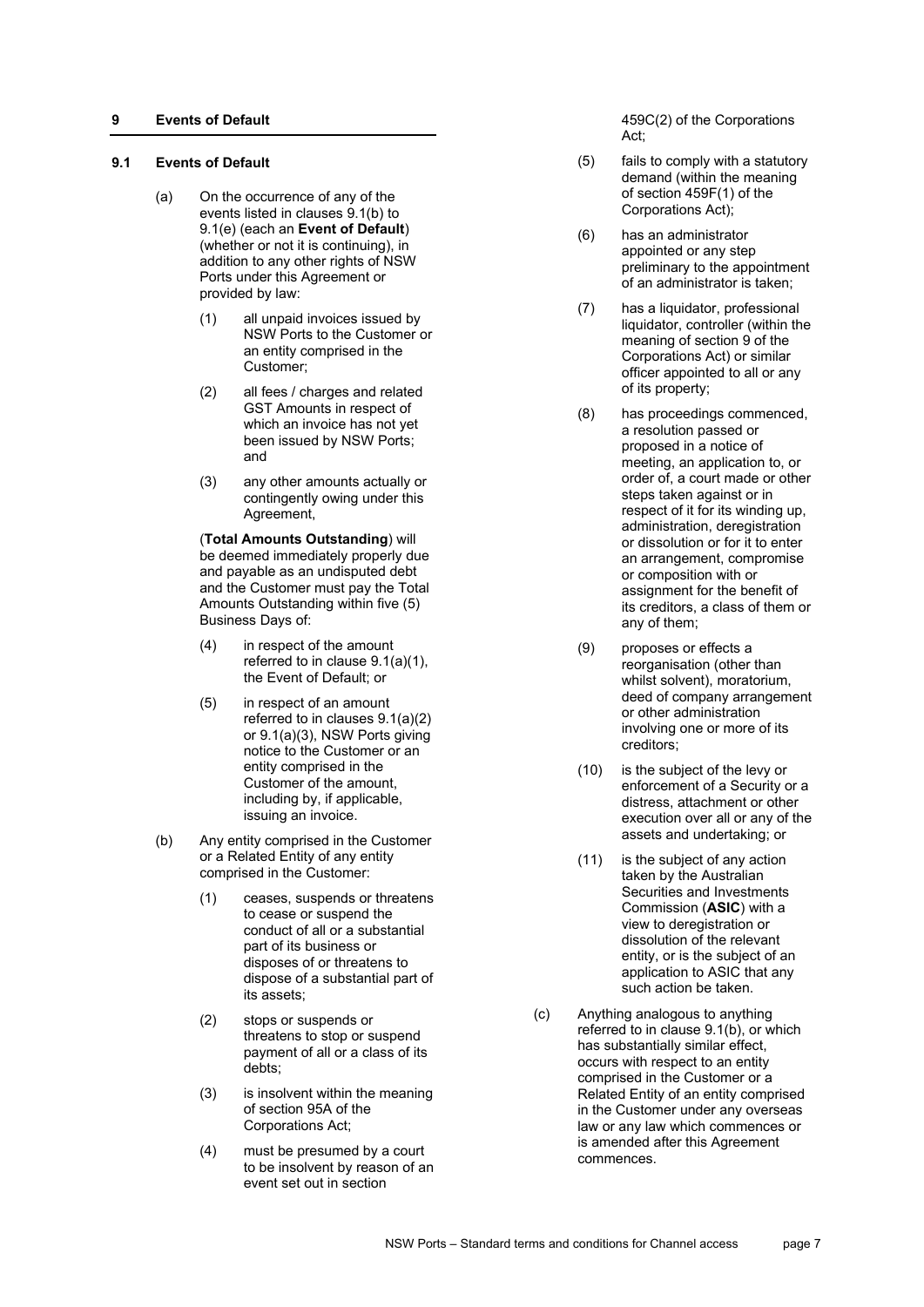- (d) The Customer or any entity comprised in the Customer commits a material breach of this Agreement, including, without limitation, by failing to pay in accordance with clause [7.3](#page-3-0) the full amount of any invoice issued by NSW Ports under this Agreement.
- <span id="page-7-0"></span>(e) The Customer or any entity comprised in the Customer fails to provide a Security Deposit or a replacement Security Deposit in accordance with clause [8.1\(b\).](#page-4-1)

#### **9.2 Right to withhold Services**

- (a) The Customer acknowledges NSW Ports' right to immediately withhold or withdraw the provision of services or facilities under section 72 of the Act.
- (b) If the Customer:
	- (1) fails to pay any fees, charges, GST Amounts, any other amount payable by the Customer to NSW Ports or any interest calculated in accordance with clause [7.7](#page-4-3) owing on overdue amounts to NSW Ports when due and either:
		- (A) the Security Deposit held by NSW Ports is insufficient to cover the amount unpaid; or
		- (B) NSW Ports does not hold a Security Deposit at the relevant time under this Agreement; or
	- (2) fails to provide:
		- (A) a replacement Security Deposit; or
		- (B) a Security Deposit in a greater amount,

when requested by NSW Ports under clause [8.1,](#page-4-4)

NSW Ports may give the Customer or any entity comprised in the Customer a notice (**Default Notice**) specifying the non-compliance and that some or all of the services will be immediately withheld or withdrawn until such time as the Customer has remedied the failure to NSW Ports' reasonable satisfaction.

## **10 Acknowledgements by the Customer**

## **10.1 Rights to access and use the Channel are personal**

The Customer acknowledges and agrees that the rights conferred upon it by this Agreement to enter, access and use the Channel may not be transferred or assigned by the Customer or any entity comprised in the Customer to any other party.

## **10.2 Acknowledgment of responsibility**

The Customer acknowledges and agrees that it is responsible for the acts and omissions of its Personnel concerning the access to and use of the Channel.

## **10.3 General indemnities by the Customer**

The Customer indemnifies NSW Ports against any Loss that may be incurred or sustained by NSW Ports arising out of, or as a consequence of:

- (a) any access to or use of the Channel by the Customer, any entity comprised in the Customer or the Customer's Personnel;
- (b) the carriage of cargo by the Customer or an entity comprised in the Customer;
- (c) any breach of, or default under, this Agreement by the Customer and / or an entity comprised in the Customer and / or its Personnel; and / or
- (d) any negligence or wilful misconduct of the Customer, an entity comprised in the Customer or the Customer's Personnel,

including any:

- (e) loss of, or damage to, the property of NSW Ports;
- (f) claims by any person and / or entity against NSW Ports in respect of personal injury or death or loss of, or damage to, any property; and
- (g) Loss incurred by NSW Ports due to disturbance to, or interference with, NSW Ports' use of a Port (including the partial or complete blockage of the Channel) or the carrying on of its business at a Port.

The Customer's liability to indemnify NSW Ports is reduced proportionately to the extent that an act or omission of NSW Ports contributed to the Loss.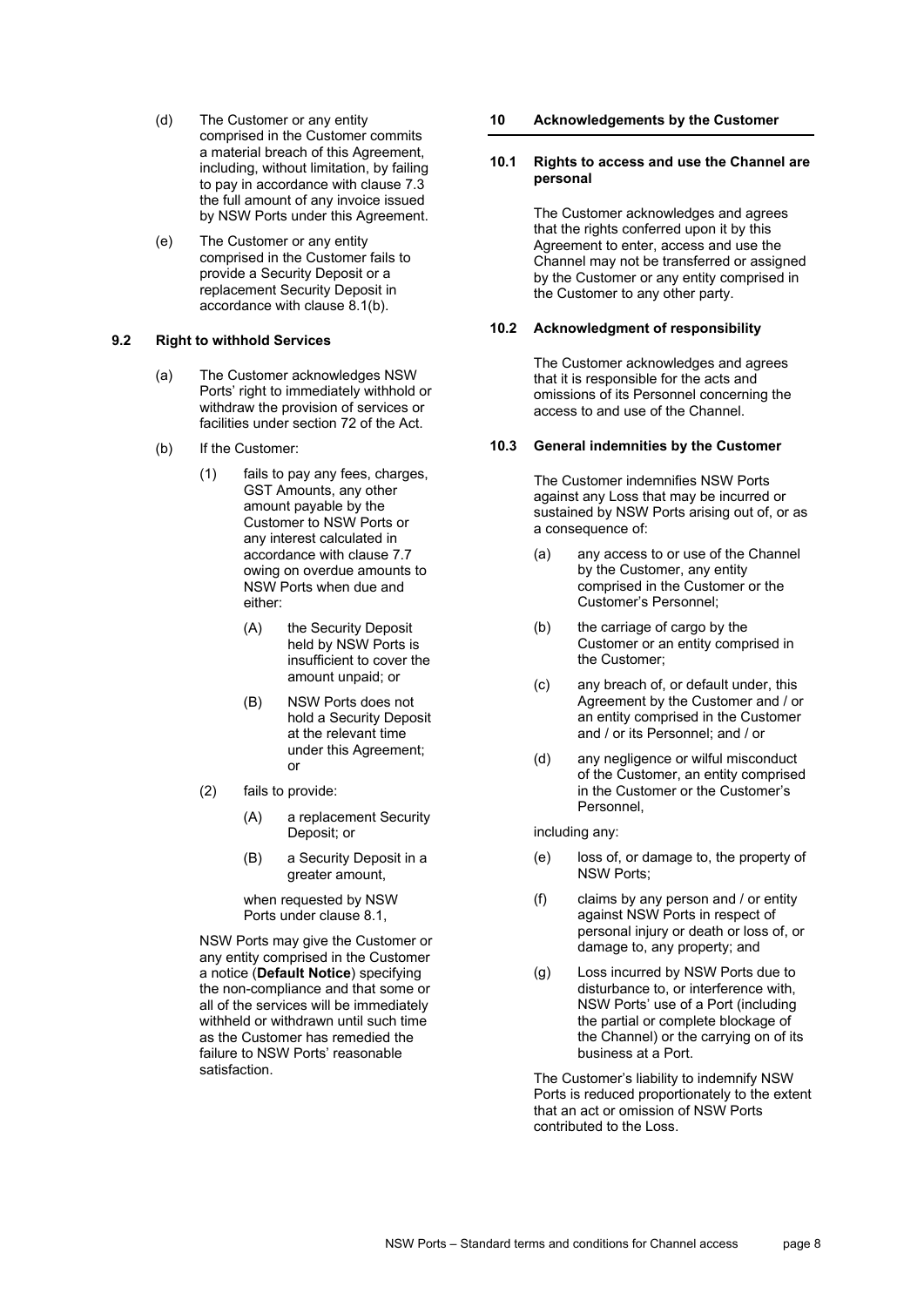#### **10.4 Indemnity by the Customer for claims by Customer's Personnel**

The Customer indemnifies NSW Ports against any Loss that may be incurred or sustained by NSW Ports arising out of, or as a consequence of any claim by the Customer's Personnel against NSW Ports to the extent that the claim is inconsistent with any of the Limiting Provisions.

## **10.5 Specific environmental indemnity by the Customer**

The Customer indemnifies NSW Ports for Losses incurred by NSW Ports arising from any Pollution Incident, Environmental Hazard or Contamination caused by the Customer, an entity comprised in the Customer or the Customer's Personnel without prejudice to any defences, exclusions from liability and rights of limitation provided by law.

## **10.6 Responsibility for damage to the Channel**

The Customer is liable for any and all loss or damage to the Channel, arising from or in connection with any access to or use of the Channel by the Vessel, the Customer, an entity comprised in the Customer or the Customer's Personnel.

#### <span id="page-8-0"></span>**10.7 Cost of repairing damage**

The cost of repairing, or procuring the repair of, any damage (excluding fair wear and tear) which, in the reasonable opinion of NSW Ports, arises from or is in connection with any access to or use of the Channel by the Vessel, the Customer, an entity comprised in the Customer or the Customer's Personnel must be borne by the Customer or, if such costs are incurred by NSW Ports, the Customer must reimburse NSW Ports such costs which are recoverable by NSW Ports as a debt due and payable by the Customer.

#### **10.8 Payment for damage to the Channel**

The Customer must pay to NSW Ports the reasonable cost of any repairs referred to in clause [10.7](#page-8-0) carried out, or procured by, NSW Ports within twenty-eight (28) days after written demand is made by NSW Ports for such payment.

## <span id="page-8-4"></span>**11 Limitation of Liability**

#### <span id="page-8-3"></span>**11.1 Release of NSW Ports**

Subject to clause [11.2,](#page-8-1) the Customer (and its Personnel) will use the Port and the Channel at their own risk and the Released Parties will not be liable to the Customer (or its Personnel), and the Customer releases (and will procure that its Personnel release) each Released Party to the fullest extent permitted by law from and against any claim of any kind arising out of, or in connection with, directly or indirectly, the Vessel's visit to the Port or use of the Channel, including but not limited to:

- (a) any claim or liability arising from the closure of, or any delay in accessing, the Port or the Channel;
- (b) the loss of, or any destruction or damage to, or claim in respect of, any Vessel, plant, equipment, cargo or other property;
- (c) any claim or liability arising from injury or damage done or suffered to any person, including death; or
- (d) any claim or liability arising from any Pollution Incident, Environmental Hazard and / or Contamination caused by the Vessel, the Customer or any of the Customer's Personnel, or arising from or in connection with the Vessel's use of the Port or the Channel.

## <span id="page-8-1"></span>**11.2 Gross negligence / Wilful misconduct**

Subject to clause [11.4,](#page-8-2) the releases in claus[e 11.1](#page-8-3) will not apply for the benefit of a Released Party to the extent that the relevant claim is directly caused by the gross negligence or wilful misconduct of NSW Ports.

## **11.3 Re-Supply of Services**

Without limiting this clause [11,](#page-8-4) to the extent that any rights or warranties cannot be excluded or limited as a matter of law, the Liability of NSW Ports (or any other Released Party) to the Customer or its Personnel for any failure to provide, or default in providing any services in accordance with this Agreement must be strictly limited to either of the following remedies as elected by the applicable Released Party:

- (a) the re-supply of equivalent services as were to be provided under this Agreement; or
- (b) the payment by that Released Party of the costs necessary to have the relevant services supplied again.

## <span id="page-8-2"></span>**11.4 Further limitations**

Notwithstanding any other provision of this Agreement, under no circumstances will a Released Party be liable for, or responsible to the Customer, its Personnel or any other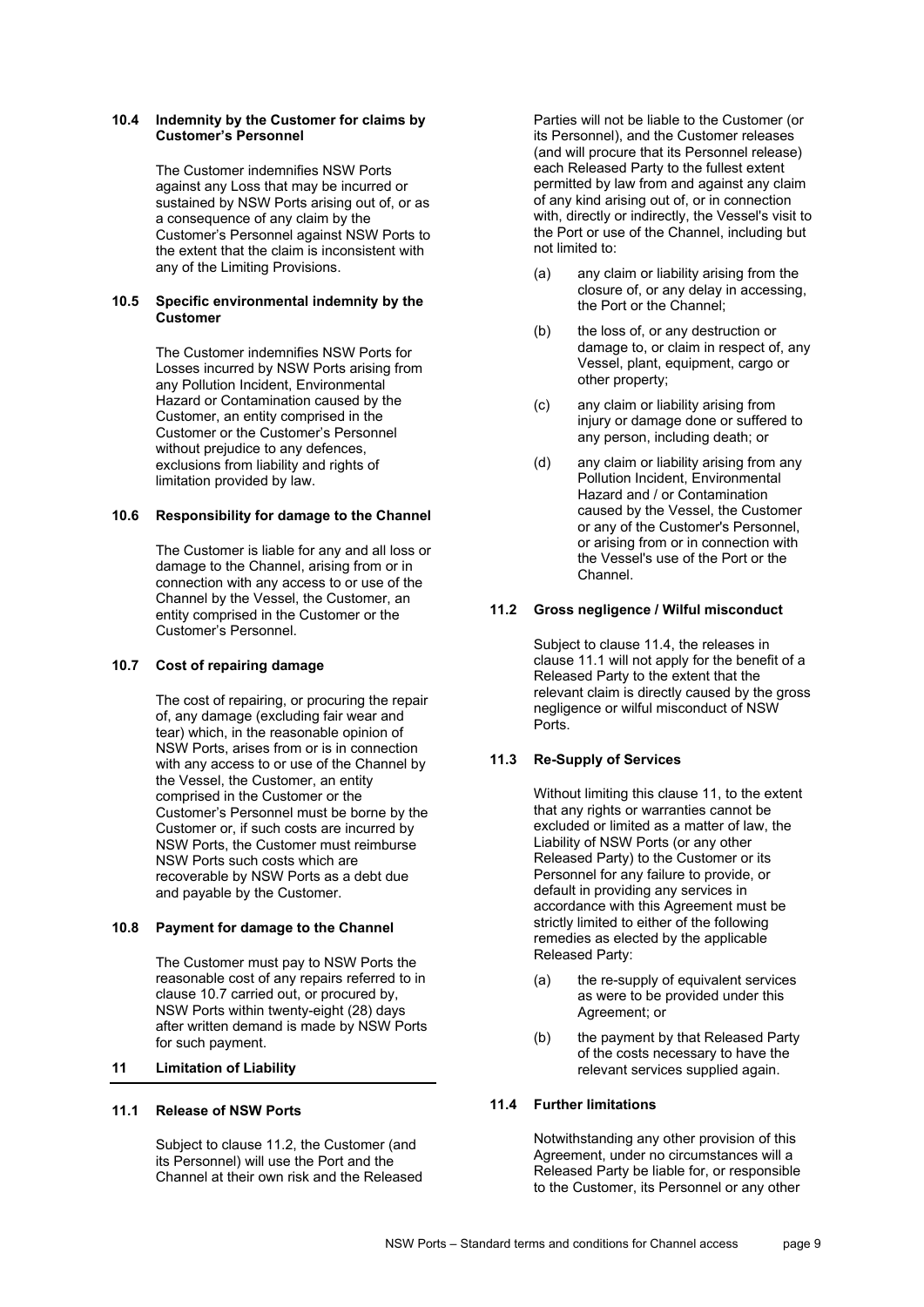person for, any claim or liability arising from or in connection with:

- (a) the availability of, or inability of, the Vessel to access or use the Channel;
- (b) the availability of, or inability of the Vessel to access or use the Channel;
- (c) the failure to perform or delay in providing any services;
- (d) for any demurrage, delay or other costs of transportation of any kind; or
- (e) any Consequential Loss,

howsoever caused or contributed to including, without limitation, the gross negligence of a Released Party.

## **12 Compliance with Legislative Requirements and directions**

## **12.1 Legislative Requirements**

The Customer must, and must procure that its Personnel:

- <span id="page-9-0"></span>(a) comply with all Legislative Requirements; and
- (b) without limiting claus[e 12.1\(a\),](#page-9-0) pay any charges or other amounts payable to the Port Authority from time to time.

#### **12.2 Compliance with directions**

The Customer must comply with, and procure its Personnel to comply with, any directions given by:

- (a) the Harbour Master;
- (b) the Port Authority;
- (c) NSW Ports' Security Manager;
- (d) NSW Ports' Security Contractor;
- (e) NSW Ports; and
- (f) any officer authorised by statute to give directions, including pursuant to the *Marine Safety Act 1998* (NSW),

in connection with this Agreement or the access to or use of the Channel by the Customer, any entity comprised in the Customer or the Customer's Personnel.

#### <span id="page-9-2"></span>**13 Environmental obligations**

#### **13.1 Obligation not to pollute**

The Customer must not and must procure that its Personnel do not:

(a) cause or contribute to a Pollution Incident;

- (b) cause or contribute to an Environmental Hazard; or
- (c) cause, contribute to, disturb, exacerbate or facilitate the migration of any new and / or existing Contamination,

over, under, on, in or in the vicinity of, the Channel.

## **13.2 Environmental incident reporting**

Without limiting the Customer's obligations under clause [16,](#page-11-0) any entity comprised in the Customer must immediately, and no later than one (1) hour after the entity or its Personnel becomes aware of any Pollution Incident, give NSW Ports and the Port Authority written notice of the occurrence of such a Pollution Incident.

## **13.3 Obligation to clean up**

- (a) The Customer must, at its expense, clean up and otherwise address or rectify a Pollution Incident and the cause of a Pollution Incident in accordance with any direction issued by NSW Ports and within the timeframe specified in the direction.
- (b) NSW Ports may, at its discretion and at the Customer's cost, engage an environmental auditor in respect of a Pollution Incident.

## <span id="page-9-1"></span>**13.4 Statutory notices and legal proceedings**

Within forty-eight (48) hours after an entity comprised in the Customer or its Personnel receives any notices or legal proceedings in respect of the impact of the activities of any entity comprised in the Customer or their respective Personnel on the Environment over, under, on, in or in the vicinity of the Channel, including notices or proceedings issued by the NSW Environment Protection Authority or any other statutory or governmental body, the Customer must give written notice to NSW Ports and the Port Authority of the issue of that notice or legal proceedings, together with a copy of such notice or proceedings.

#### **13.5 Obligation to comply with statutory notice**

The Customer must comply with any and all statutory notices referred to in clause [13.4](#page-9-1) and is liable for any costs of compliance with such statutory notices.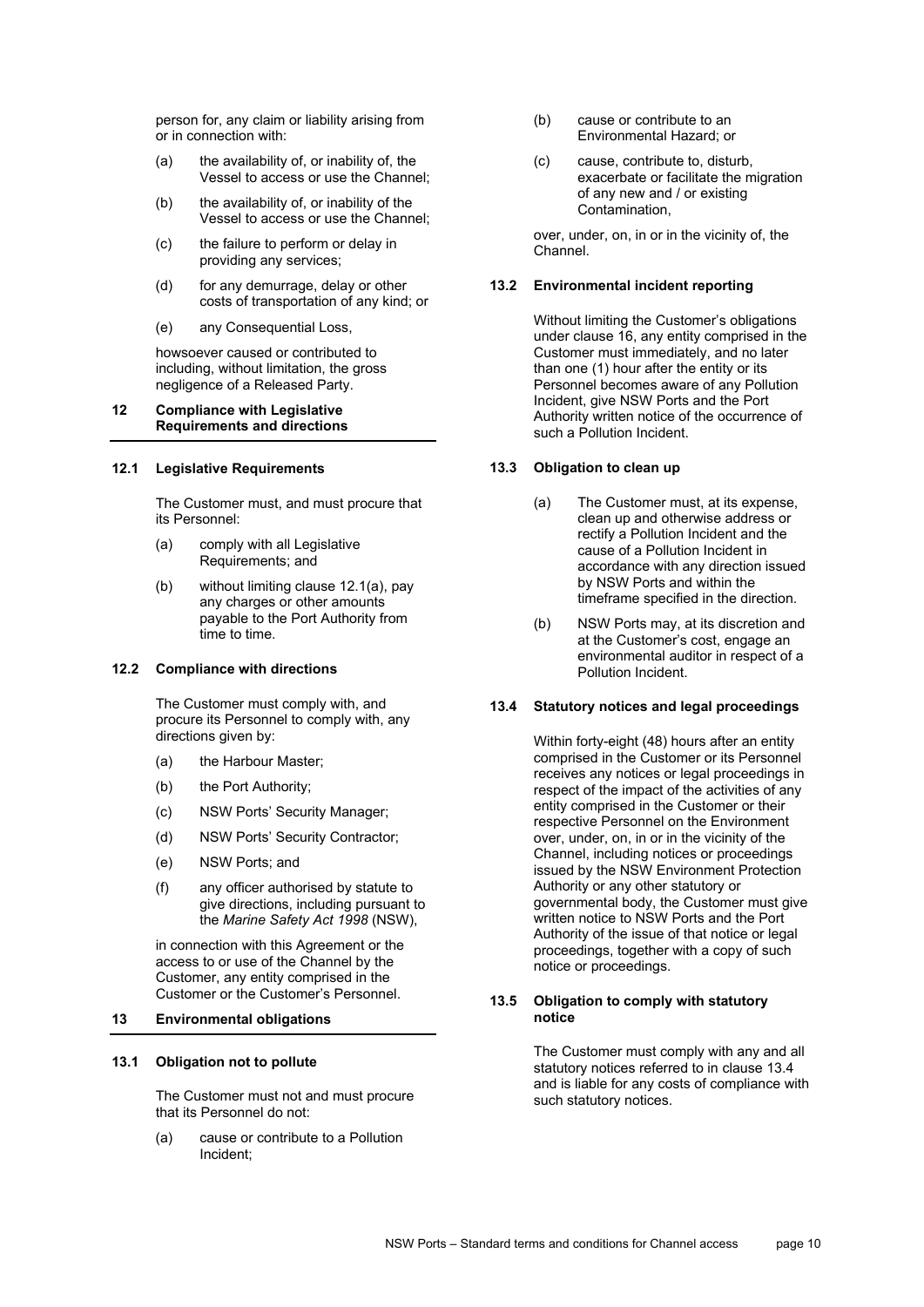## **13.6 Obligations regarding storage of dangerous goods**

The Customer and the Customer's Personnel must not, without NSW Ports' prior written consent, use or allow the Channel to be used in connection with the storage (whether temporary or permanent) of Dangerous Goods or any other goods the storage of which is prohibited by the Insurance Council of Australia Ltd in non‐ hazardous stores, provided that the consent of the NSW Ports will not be required if the goods are stored and handled strictly in accordance with the provisions of all Legislative Requirements.

## <span id="page-10-0"></span>**13.7 Rights of NSW Ports**

- (a) Without limiting this clause [13,](#page-9-2) if NSW Ports reasonably believes that:
	- (1) a Pollution Incident has occurred (or is likely to occur); or
	- (2) a condition of Contamination or Environmental Hazard has arisen or is likely to arise,

as a result of, or in connection with, any act or omission of an entity comprised in the Customer or the Customer's Personnel, NSW Ports may issue a direction requiring that specified corrective action be undertaken by the Customer to the satisfaction of NSW Ports and within the timeframe specified by NSW Ports.

- (b) Without limiting this clause [13,](#page-9-2) if any entity comprised in the Customer fails to:
	- (1) comply with a direction under clause [13.7\(a\)](#page-10-0) to the satisfaction of NSW Ports; or
	- (2) clean up and otherwise address or rectify a Pollution Incident, Contamination or Environmental Hazard or the cause of a Pollution Incident, Contamination or Environmental Hazard to the satisfaction of NSW Ports,

then NSW Ports may either:

- <span id="page-10-1"></span>(3) itself undertake the corrective action and recover its costs of undertaking the corrective action as a debt properly due and owing from the Customer to NSW Ports; or
- (4) deny the Customer and its Personnel the continuance of any right it would otherwise

have had under this Agreement, including the right to continue to use the Channel.

(c) The Customer must pay to NSW Ports the costs referred to in clause [13.7\(b\)\(3\)](#page-10-1) within twenty-eight (28) days after written demand is made by NSW Ports for such payment.

## **14 Safety**

## **14.1 Work health and safety responsibility**

The Customer acknowledges that work health and safety on, or in any way related to, a Vessel during the Access Period is the Customer's responsibility.

## **14.2 Work health and safety obligations**

The Customer must:

- (a) procure that its Personnel are not exposed to conditions or practices that have the likely potential to cause personal injury (including psychological injury) or property damage;
- (b) fully comply with all WHS Laws;
- (c) procure that its Personnel comply with all work health and safety requirements, including the work health and safety management plan and induction training (if any) for the Channel; and
- (d) immediately notify NSW Ports of any incident or dangerous occurrence on the Channel which is notifiable to SafeWork NSW pursuant to the provisions of any WHS Law.

## <span id="page-10-2"></span>**14.3 Statutory notices and legal proceedings**

Within forty-eight (48) hours after any entity comprised in the Customer receives any notices or legal proceedings in respect of the impact of the activities of any entity comprised in the Customer on human health and safety, including notices or proceedings issued by a statutory or governmental body, the Customer must give written notice to NSW Ports and the Port Authority of the issue of that notice or legal proceedings, together with a copy of such notice or proceedings.

## **14.4 Obligation to comply with statutory notice**

The Customer must comply with any and all statutory notices referred to in clause [14.3](#page-10-2)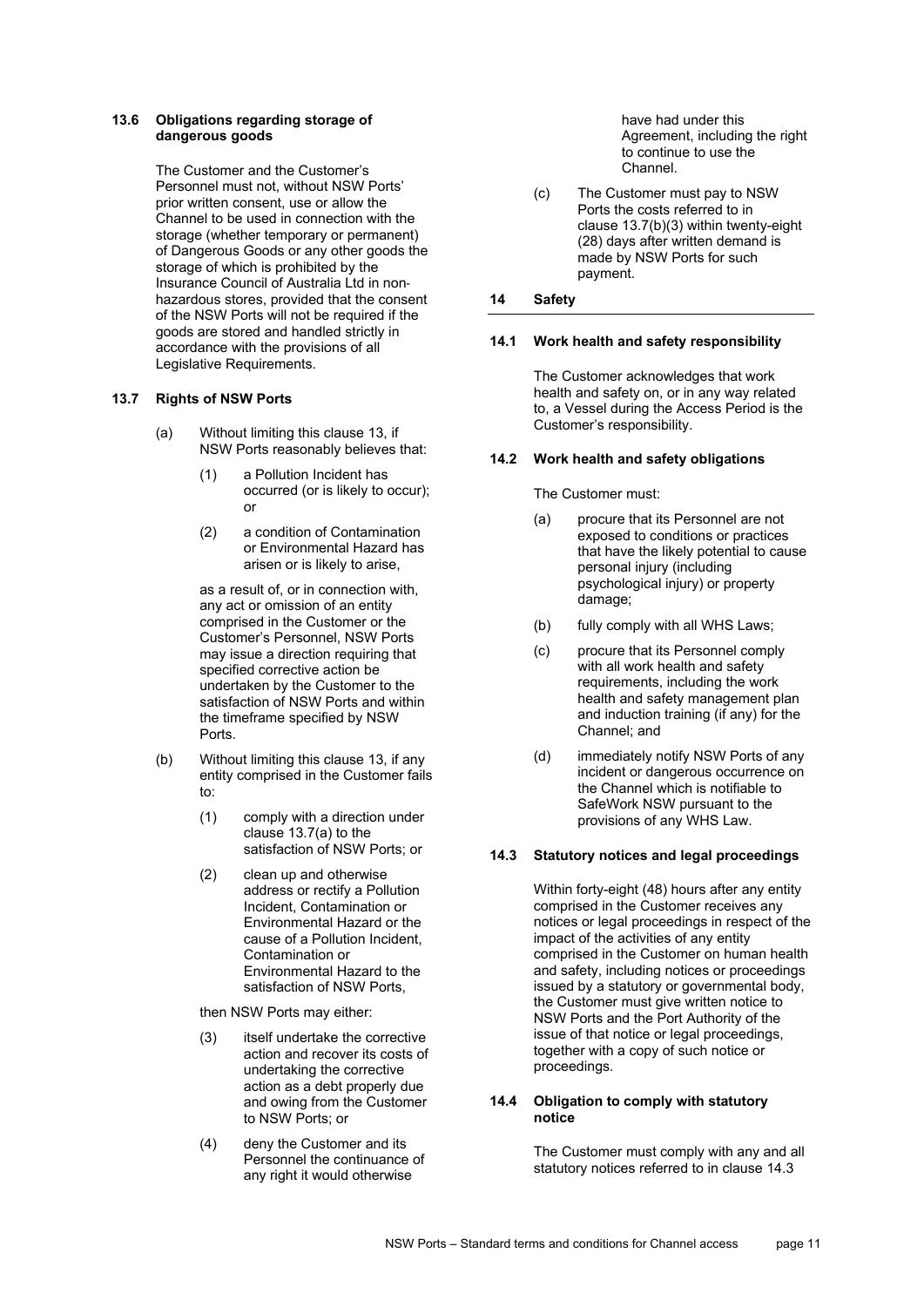and is liable for any costs of compliance with such statutory notices.

## **15 Emergencies**

The Customer must, in the event of any emergency, accident or security situation onboard or relating to a Vessel, provide NSW Ports and any other relevant agencies, including NSW Police, the Australian Federal Police and medical services, with reasonable and prompt access to the Vessel.

### <span id="page-11-0"></span>**16 Notification of damage or injury**

#### <span id="page-11-1"></span>**16.1 Immediate notification to NSW Ports**

As soon as practicable after any entity comprised in the Customer or its Personnel becomes aware of any:

- (a) damage to the Channel;
- (b) injury to any person in, or in the vicinity of, the Channel; or
- (c) circumstances likely to cause any such damage or injury,

the Customer must notify NSW Ports and the Port Authority of such damage, injury or circumstances.

#### **16.2 Detailed incident report**

Within seventy-two (72) hours after the Customer gives notice in accordance with clause [16.1,](#page-11-1) the Customer must lodge a detailed written report with NSW Ports and the Port Authority in respect of the accident, event or other circumstances referred to in clause [16.1.](#page-11-1) 

#### **17 Port security**

## **17.1 Compliance with MTOFSA**

The Customer must comply with, and must procure that its Personnel comply with, the requirements of:

- (a) the MTOFSA; and
- (b) the ISPS Code.

## **17.2 Acknowledgment of a security regulated port**

The Customer acknowledges that each Port is a 'security regulated port' within the meaning of the MTOFSA and that security measures required by the MTOFSA will be audited by various agencies, including NSW Ports, the Department of Home Affairs and the Infrastructure New South Wales and their respective appointees.

#### **17.3 Financial penalties**

The Customer acknowledges that financial penalties apply for breaches of the MTOFSA.

#### **17.4 Compliance with access restrictions**

- (a) The Customer acknowledges that it is an offence under the MTOFSA for an unauthorised person or vehicle to enter a Landside Restricted Zone or a Waterside Restricted Zone.
- (b) The Customer must procure that its Personnel take all necessary steps to ensure that an unauthorised person, vehicle or vessel does not enter or remain in a Restricted Area.

#### **17.5 Understanding security requirements**

The Customer must comply with, and procure its Personnel to understand and comply with, NSW Ports' security requirements (as varied / updated from time to time).

#### **17.6 Access to Vessels**

The Customer must, upon request from NSW Ports at any time during the Access Period, give:

- (a) authorised Personnel of NSW Ports; and
- (b) other persons authorised by NSW Ports under the *Marine Safety Act 1998* (NSW),

access to the Vessel, subject to:

- (c) those persons carrying appropriate photo ID at all times; and
- (d) compliance by NSW Ports with the reasonable requirements of the master of the Vessel.

#### **18 Insurance**

#### **18.1 P&I insurance**

- (a) With respect of each Vessel that enters the Port, the Customer warrants that the Vessel, for the duration of the Access Period, is entered with a P&I Club for:
	- (1) P&I Cover (including cover for pollution / oil spill liabilities); and
	- (2) H&M Cover;

on the terms commonly provided by the 'International Group of Protection and Indemnity Clubs' for a vessel of a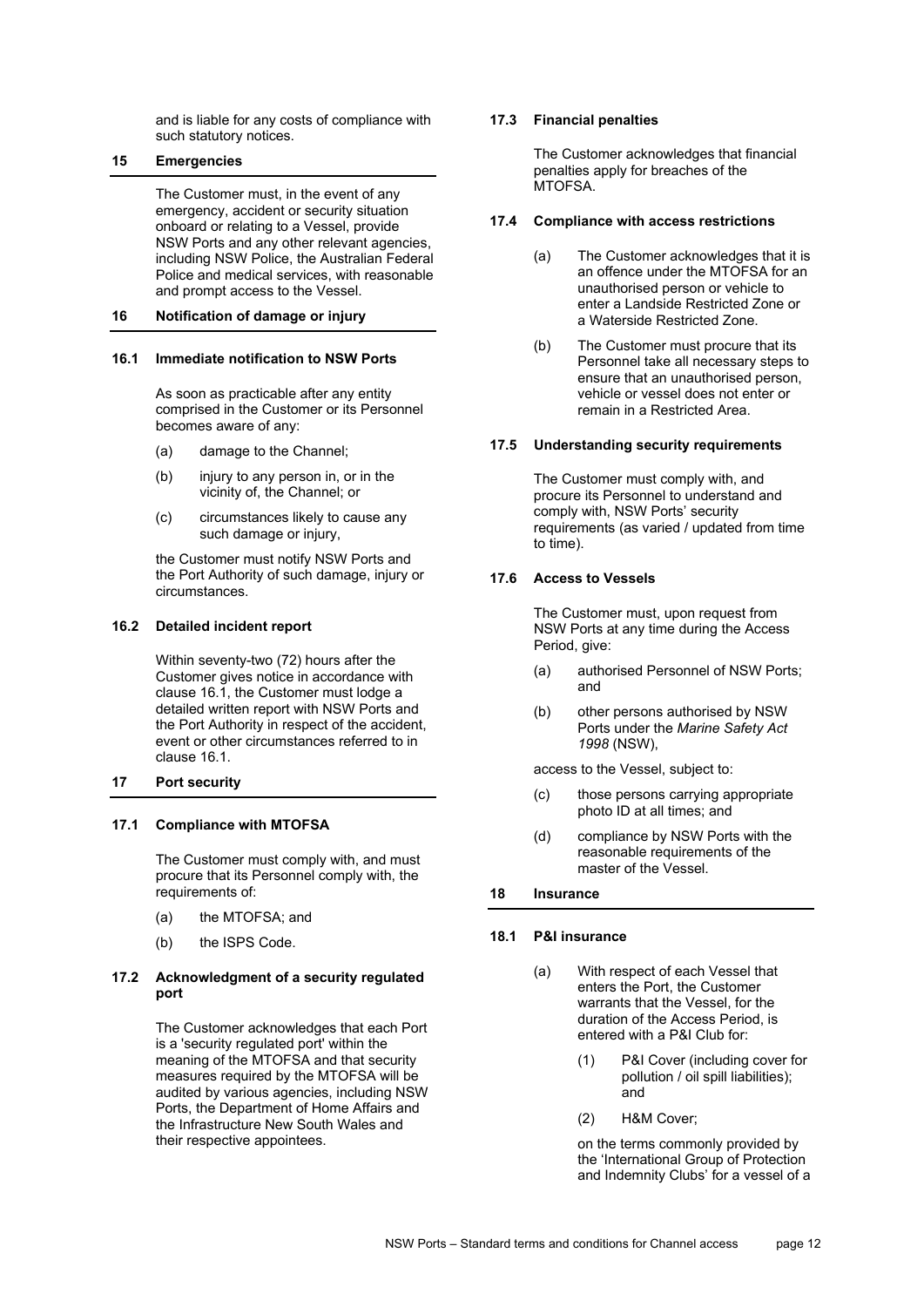type which is the same or substantially similar to the Vessel type and for:

- (A) in the case of P&I Cover, an amount that is the greater of (i) A\$50,000,000, or (ii) the maximum amount that is reasonably available to the Vessel or to vessels of a type which is the same or substantially similar to the Vessel type, or (iii) the amount calculated in accordance with the Convention on Limitation of liability for Maritime Claims 1976 (but, in the case of (ii) and (iii), an amount that is not less than A\$20,000,000) for any single event; and
- (B) in the case of H&M Cover, an amount that is equal to or in excess of the reasonable market value of the Vessel.
- <span id="page-12-0"></span>(b) If requested to do so by NSW Ports with respect to a Vessel, any entity comprised in the Customer must promptly provide to NSW Ports a copy of any insurance certificate that is required under a Legislative Requirement to be held on board the Vessel.
- (c) If any entity comprised in the Customer fails to comply with a request by NSW Ports under clause [18.1\(b\)](#page-12-0) then the Customer:
	- (1) authorises NSW Ports to obtain a copy of the insurance certificate referred to in the request from the relevant insurance provider or regulatory or enforcement authority; and
	- (2) agrees to promptly provide the relevant insurance provider or regulatory or enforcement authority with any consent or permission as it may require in order to provide the relevant insurance certificate to NSW Ports.
- <span id="page-12-1"></span>(d) If an incident occurs and NSW Ports considers that the incident may give rise to a liability on the part of any entity comprised in the Customer or the Customer's Personnel to NSW

Ports, then NSW Ports may request that the Customer:

- (1) promptly provides, or procures the Customer's Personnel to provide, to NSW Ports a letter of indemnity or undertaking in respect of the incident;
- (2) provides, in accordance with clause [8.1\(b\)\(2\),](#page-4-5) a Security Deposit in a greater amount than the amount of the Security Deposit held by NSW Ports at the relevant time (if applicable); and
- (3) procures the P&I Club identified in the relevant Vessel's Certificate of Entry to provide to NSW Ports security, in a form, for an amount and on terms determined by NSW Ports acting reasonably, in respect of the potential liability of the Customer, any entity comprised in the Customer or the Customer's Personnel with respect to the incident.
- (e) The Customer must comply with any request by NSW Ports under clause [18.1\(d\).](#page-12-1)
- (f) If the Customer or any entity comprised in the Customer seeks to access a Channel with a Vessel insured by a P&I club which is not a member of the 'International Group of Protection & Indemnity Clubs', then before the Vessel accesses the relevant Port the Customer must, or must procure that its Personnel, give NSW Ports a copy of any certificates of insurance that cover the Vessel and NSW Ports retains an absolute discretion to refuse access to the relevant Port if it is not satisfied with the adequacy of the insurance. The Customer acknowledges that this clause [18.1\(d\)](#page-12-1) does not in any way limit the Customer's obligations under clause [3\(g\)](#page-1-0) or clause [3\(h\)](#page-1-2) or NSW Ports' rights under clause [5.1.](#page-2-0)
- **19 Release**

Notwithstanding anything contained in this Agreement, the Customer releases, and must procure that its Personnel release, NSW Ports from all Loss which the Customer or any entity comprised in the Customer and its Personnel may have now or in the future for any loss, damage to property or injury to persons, of whatever nature arising directly or indirectly as a consequence of:

(a) industrial disputes, restraints of labour, strikes, riots, civil commotion,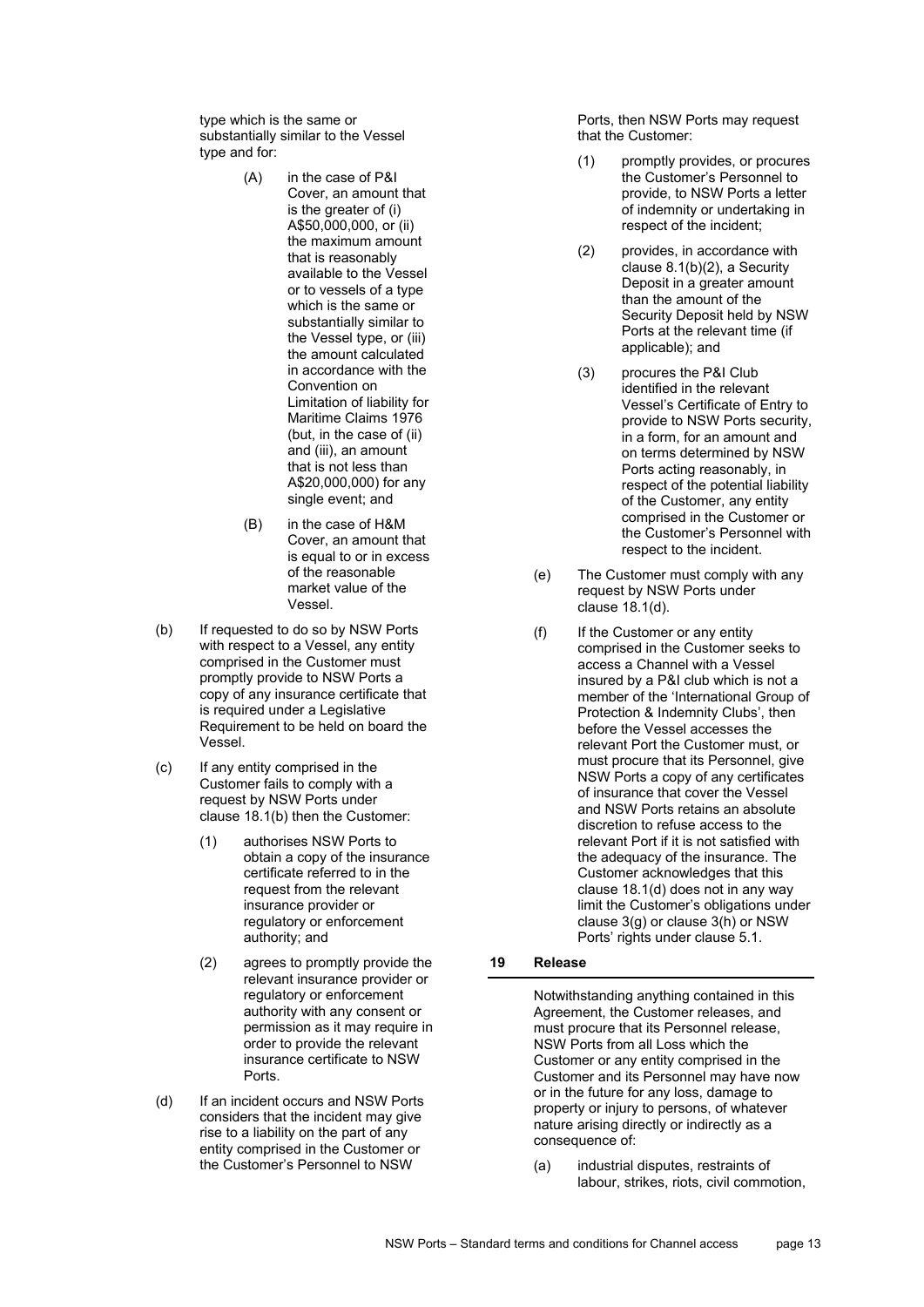lock outs or stoppages (whether protect or unprotected industrial action) whether involving NSW Ports' Personnel or not;

- (b) acts of terrorists, insurgents, war, other hostilities or similar disturbances including, without limitation, a Cybercrime or Cyber Security Incident;
- (c) actions, orders, directions, instructions or requirements of any lawful authority or any person purporting to act on behalf of such authority;
- (d) natural, abnormal or unusual occurrences including earthquake, lightning, flood, fire, adverse sea conditions or adverse weather conditions; and
- (e) any other cause that NSW Ports could not avoid or prevent by the exercise of reasonable care.

#### <span id="page-13-0"></span>**20 GST**

#### **20.1 Interpretation**

Words or expressions used in this clause [20](#page-13-0) which are defined in the *A New Tax System (Goods and Services Tax) Act 1999* (Cth) have the same meaning in this clause [20.](#page-13-0) 

#### **20.2 Consideration is GST exclusive**

Any consideration to be paid or provided to for a supply made under or in connection with this Agreement unless specifically described in this Agreement as ʹGST inclusiveʹ, does not include an amount on account of GST.

## <span id="page-13-1"></span>**20.3 Gross up of consideration**

Despite any other provision in this Agreement, if a party (**Supplier**) makes a supply under or in connection with this Agreement on which GST is imposed (not being a supply the consideration for which is specifically described in this Agreement as ʹGST inclusiveʹ):

<span id="page-13-3"></span>(a) the consideration payable or to be provided for that supply under this Agreement but for the application of this claus[e 20.3](#page-13-1) (**GST exclusive consideration**) is increased by, and the recipient of the supply (**Recipient**) must also pay to the Supplier, an amount equal to the GST exclusive consideration multiplied by the prevailing rate of GST (**GST Amount**); and

(b) subject to clause [20.5,](#page-13-2) the GST Amount must be paid to the Supplier by the Recipient without set off, deduction or requirement for demand, at the same time as the GST exclusive consideration is payable or to be provided.

## **20.4 Reimbursements (net down)**

If a payment to a party (or an entity comprised in a party) under this Agreement is a reimbursement or indemnification, calculated by reference to a loss, cost or expense incurred by that party (or an entity comprised in that party), then the payment will be reduced by the amount of any input tax credit to which that party (or an entity comprised in that party) is entitled in respect of that loss, cost or expense.

## <span id="page-13-2"></span>**20.5 Tax invoices**

The Recipient need not pay the GST Amount in respect of a taxable supply made under or in connection with this Agreement until the Supplier has given the Recipient a tax invoice in respect of that taxable supply.

## **21 Notices**

- (a) Any notice or other communication in relation to this Agreement may only be given by the Customer or an entity comprised in the Customer to NSW Ports if the communication is in writing and addressed to NSW Ports and:
	- (1) delivered in person to the delivery address;
	- (2) sent by post to the postal address; or
	- (3) sent by email to the email address,

specified for the relevant Port in item 1 of [Schedule 1.](#page-17-0)

(b) NSW Ports may give a notice or communication in relation to this Agreement to the Customer or any entity comprised in the Customer in such form, by such method and to such address as NSW Ports, acting reasonably, may determine.

## **22 Trustee limitation**

(a) Port Botany Operations or Port Kembla Operations (as applicable) (**Trustee**) enters into this Agreement solely in its capacity as trustee of the Port Botany Unit Trust (**PBUT**) or the Port Kembla Unit Trust (**PKUT**) (as applicable) and in no other capacity.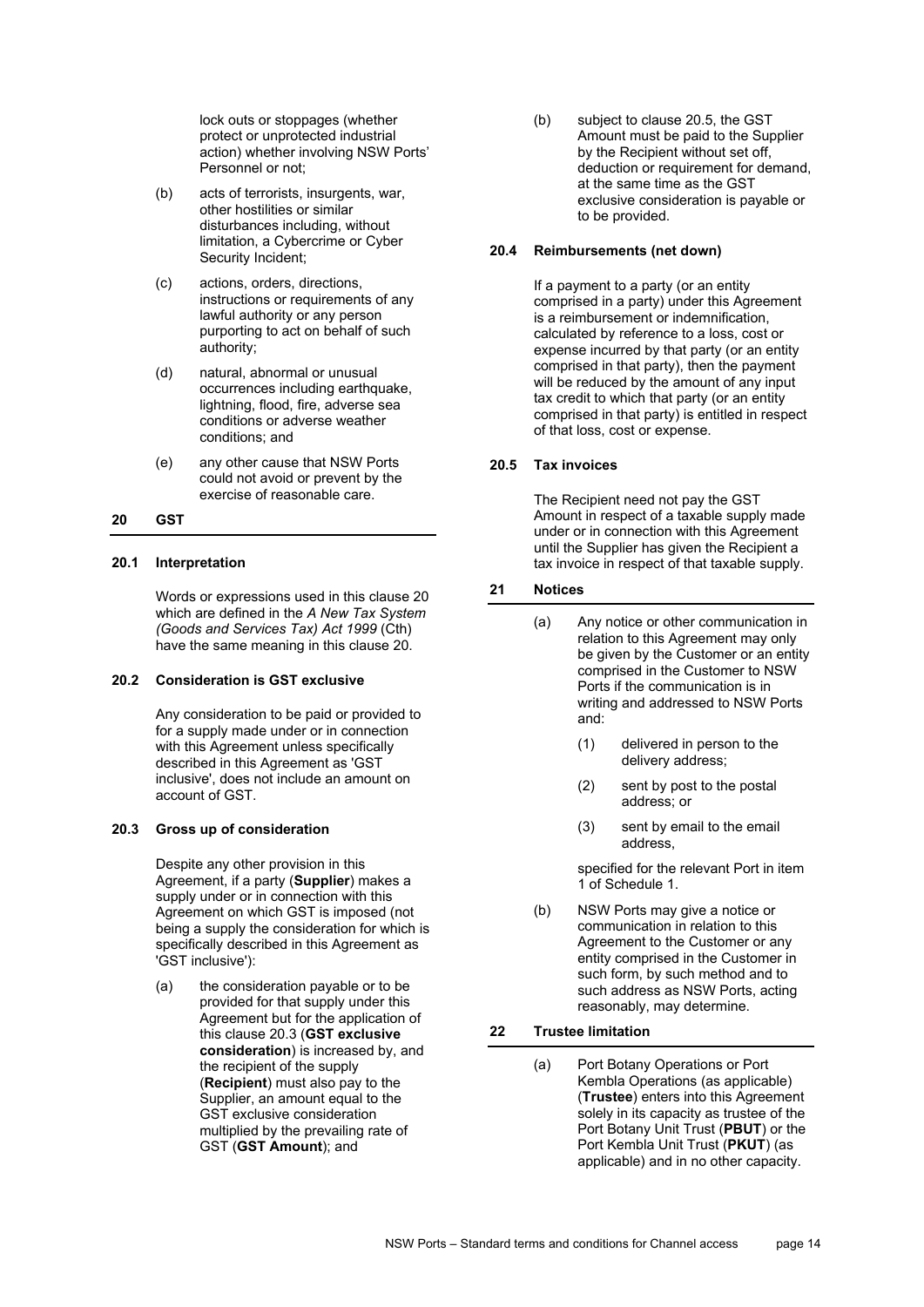- (b) The parties acknowledge that the Trustee incurs the Trustee's liabilities solely in its capacity as trustee of the PBUT or PKUT (as applicable) and agree that (to the maximum extent permitted by law) the Trustee will cease to have trustee's liability if the Trustee ceases for any reason to be trustee of the PBUT or PKUT (as applicable).
- <span id="page-14-2"></span>(c) Subject to claus[e 22\(e\),](#page-14-1) the Trustee's liability may be enforced against the Trustee only to the extent to which the Trustee is actually indemnified in respect of the Trustee's liability out of the property of the PBUT or PKUT (as applicable).
- <span id="page-14-3"></span>(d) Subject to claus[e 22\(e\),](#page-14-1) no person will be entitled to:
	- (1) claim from or commence proceedings against the Trustee in respect of any trustee's liability in any capacity other than as trustee of the PBUT or PKUT (as applicable);
	- (2) enforce or seek to enforce any judgment in respect of any trustee's liability against any property of the Trustee other than property held by the Trustee as trustee of the PBUT or PKUT (as applicable);
	- (3) take any steps to procure or support the appointment of a liquidator, administrator or any other similar office holder to the Trustee on the basis of a trustee's liability, or prove in any liquidation, administration or arrangement of or affecting the Trustee; or
	- (4) in respect of a trustee's liability, appoint or take any steps to procure or support the appointment of a receiver or receiver and manager to any property of the Trustee, other than property which is held by it in its capacity as trustee of the PBUT or PKUT (as applicable).
- <span id="page-14-1"></span>(e) The restrictions in clauses [22\(c\)](#page-14-2) and [22\(d\)](#page-14-3) do not apply to any Trustee's liability to the extent to which there is, whether under the constitution of PBUT or PKUT (as applicable) or by operation of law, a reduction in the extent of the Trustee's indemnification, or in respect of which the Trustee is not entitled to be indemnified, out of the property of the

PBUT or PKUT (as applicable), as a result of the Trustee's fraud, wilful misconduct, wilful default, negligence or breach of trust in the performance of its duties as trustee of the PBUT or PKUT (as applicable).

(f) This limitation of the Trustee's liability applies despite any other provisions of this Agreement and extends to all trustee's liabilities of the Trustee in any way connected with any representation, warranty, conduct, omission, agreement or transaction related to this Agreement.

## <span id="page-14-0"></span>**23 Dispute resolution**

## <span id="page-14-5"></span>**23.1 Notice of dispute**

If a dispute or difference (a **dispute**) between NSW Ports and the Customer or any entity comprised in the Customer arises out of or in connection with the Agreement, the subject matter of this Agreement or use of the Channel, including a dispute:

- (a) at law or in equity; or
- (b) under statute,

then, if a party desires to pursue the dispute, that party must deliver to the other party a written notice of dispute adequately identifying and providing details of the dispute (**Dispute Notice**).

## **23.2 Continue to perform the Agreement**

Notwithstanding the existence of a dispute, NSW Ports and the Customer must continue to perform their respective obligations under this Agreement including, but not limited to, by complying with clause [7.](#page-3-1)

## <span id="page-14-4"></span>**23.3 Further steps before proceeding**

- (a) Within seven (7) days after a Dispute Notice is served, the parties must confer at least once to attempt to resolve the dispute and failing resolution of the dispute to explore and, if possible, agree on methods of resolving the dispute by other means.
- (b) At any such conference (which may be in person or via audio / visual means), each party will be represented by a person having authority to agree to a resolution of the dispute. Each party must make reasonable efforts in an attempt to resolve the dispute.
- (c) For the avoidance of doubt, where a party fails to comply with any of its obligations under either clause 23(a) or 23(b), the other party is entitled to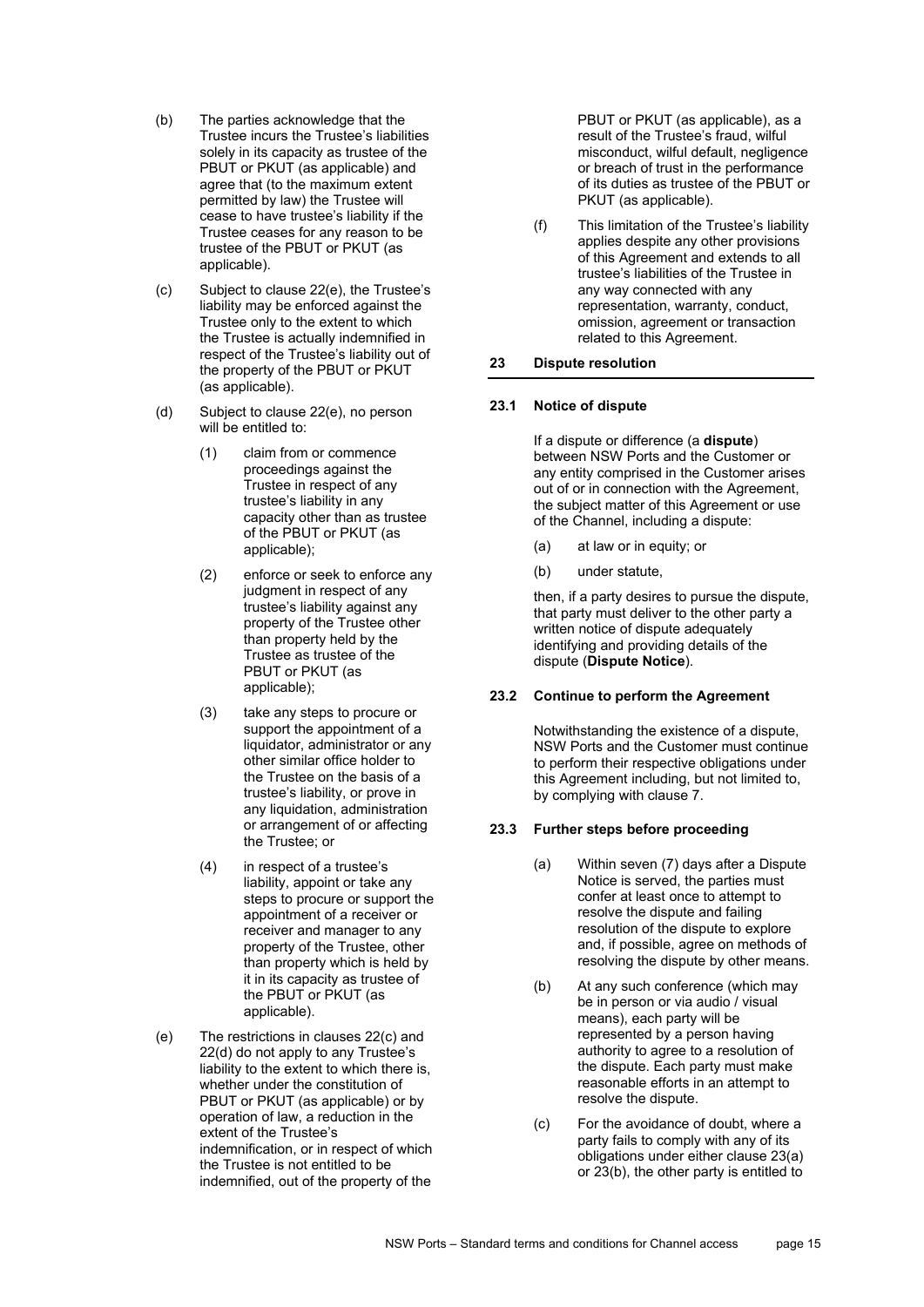proceed to refer the matter for arbitration in accordance with this Agreement.

## <span id="page-15-0"></span>**23.4 Arbitration – Australian entities**

- (a) If:
	- (1) the dispute or difference is not resolved as a result of one of the steps arising from the operation of claus[e 23.3;](#page-14-4) and
	- (2) the entities comprised in the Customer are entities registered under the Corporations Act or are Australian,

then either party will have the right to notify the other party in writing that it requires the dispute or difference to be referred to arbitration.

- (b) Any arbitration pursuant to this clause [23.4](#page-15-0) will be administered confidentially by the Resolution Institute in accordance with the IAMA Arbitration Rules.
- (c) Any arbitration pursuant to this clause [23.4](#page-15-0) will apply the substantive law of the state of New South Wales and will apply the rules of procedure as prescribed in the state of New South Wales.
- (d) Any arbitration pursuant to this clause [23.4](#page-15-0) will take place in Sydney, Australia and will be conducted in English.

## <span id="page-15-1"></span>**23.5 Arbitration – non-Australian entities**

- (a) If:
	- (1) the dispute or difference is not resolved as a result of one of the steps arising from the operation of claus[e 23.3;](#page-14-4) and
	- (2) one of the parties (or an entity comprised in one of the parties) to the dispute or difference has its place of business outside Australia,

then either party will have the right to notify the other party in writing that it requires the dispute or difference to be referred to arbitration.

- (b) Any arbitration pursuant to this clause [23.5](#page-15-1) will be administered confidentially in accordance with the UNCITRAL Model Law on International Commercial Arbitration.
- (c) The dispute or difference will be arbitrated by a single arbitrator.
- (d) If the parties cannot agree on an Arbitrator within fourteen (14) days of the written notification referred to in clause [23.5,](#page-15-1) the Arbitrator will be appointed in accordance with the requirements of the *Model Law and the International Arbitration Act 1974* (Cth).
- (e) The arbitral tribunal will apply the substantive law of the state of New South Wales. The arbitral tribunal will apply the rules of procedure as prescribed in the state of New South Wales.
- (f) The arbitration will take place in Sydney, Australia.
- (g) The language of the arbitration will be English.

## **24 Miscellaneous**

#### **24.1 Consents or approvals**

If the doing of any act, matter or thing under this Agreement is dependent on the consent or approval of a party or is within the discretion of a party, the consent or approval may be given or the discretion may be exercised conditionally or unconditionally or withheld by the party in its absolute discretion unless expressly provided otherwise.

#### **24.2 Governing law**

The law of the State of New South Wales governs this Agreement.

#### **24.3 Entire agreement**

This Agreement constitutes the entire agreement between the parties as to its subject matter and supersedes all prior representations and agreements made by the parties and may only be changed in writing signed by the parties.

#### **24.4 Severability of provisions**

Any provision of this Agreement which is prohibited or unenforceable in any jurisdiction will, as to the jurisdiction, be ineffective to the extent of the prohibition or unenforceability but that will not invalidate the remaining provisions of this Agreement or affect the provision in any other jurisdiction.

#### **24.5 Survival**

(a) None of the warranties, indemnities nor any other provision of this Agreement merges on the completion of this Agreement.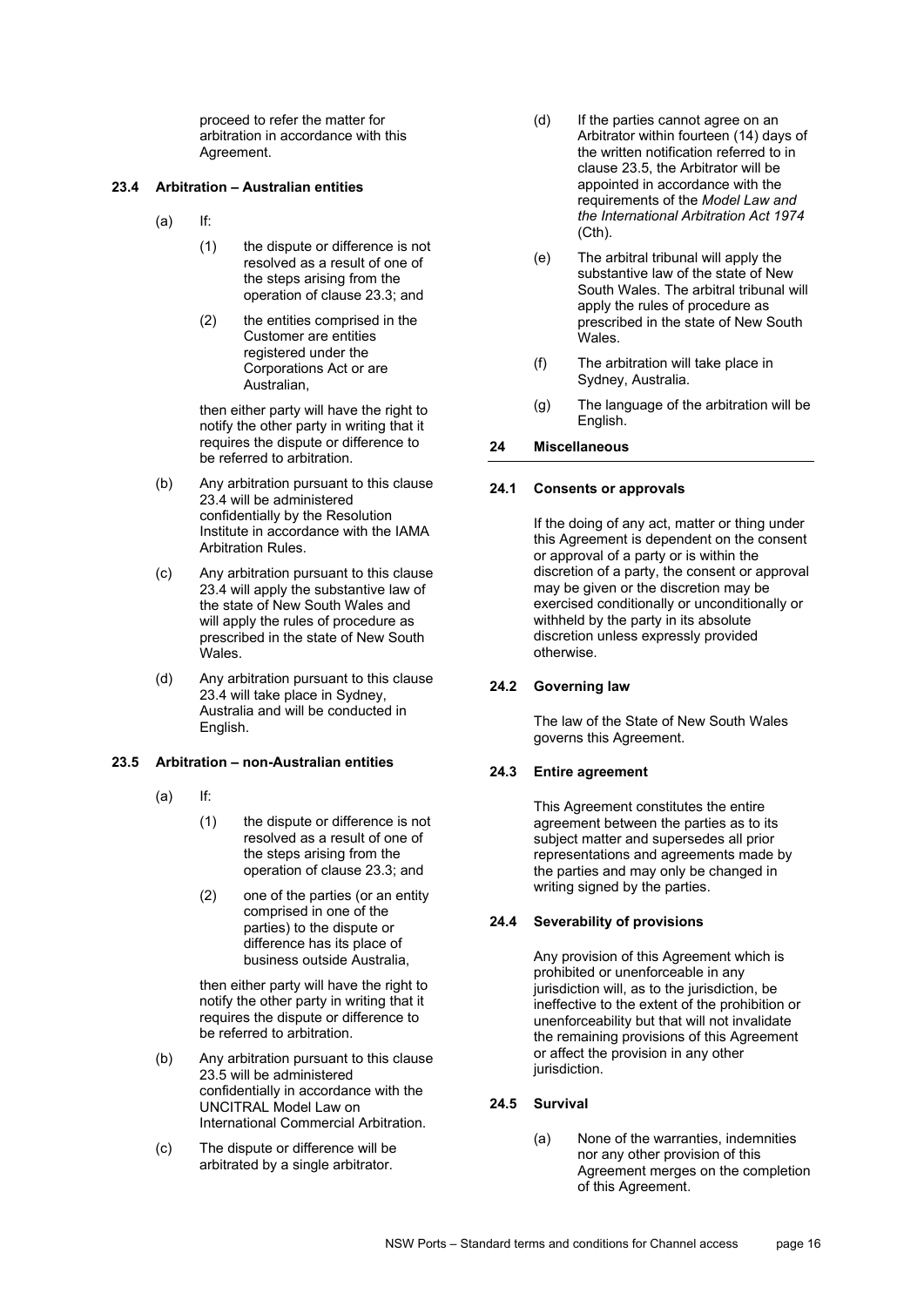(b) The indemnities contained in this Agreement are continuing obligations and remain in full force and effect following the expiry of the Access Period.

## **24.6 Binding of successors**

Each party enters into this Agreement so as to bind its successors in title, administrators and assigns.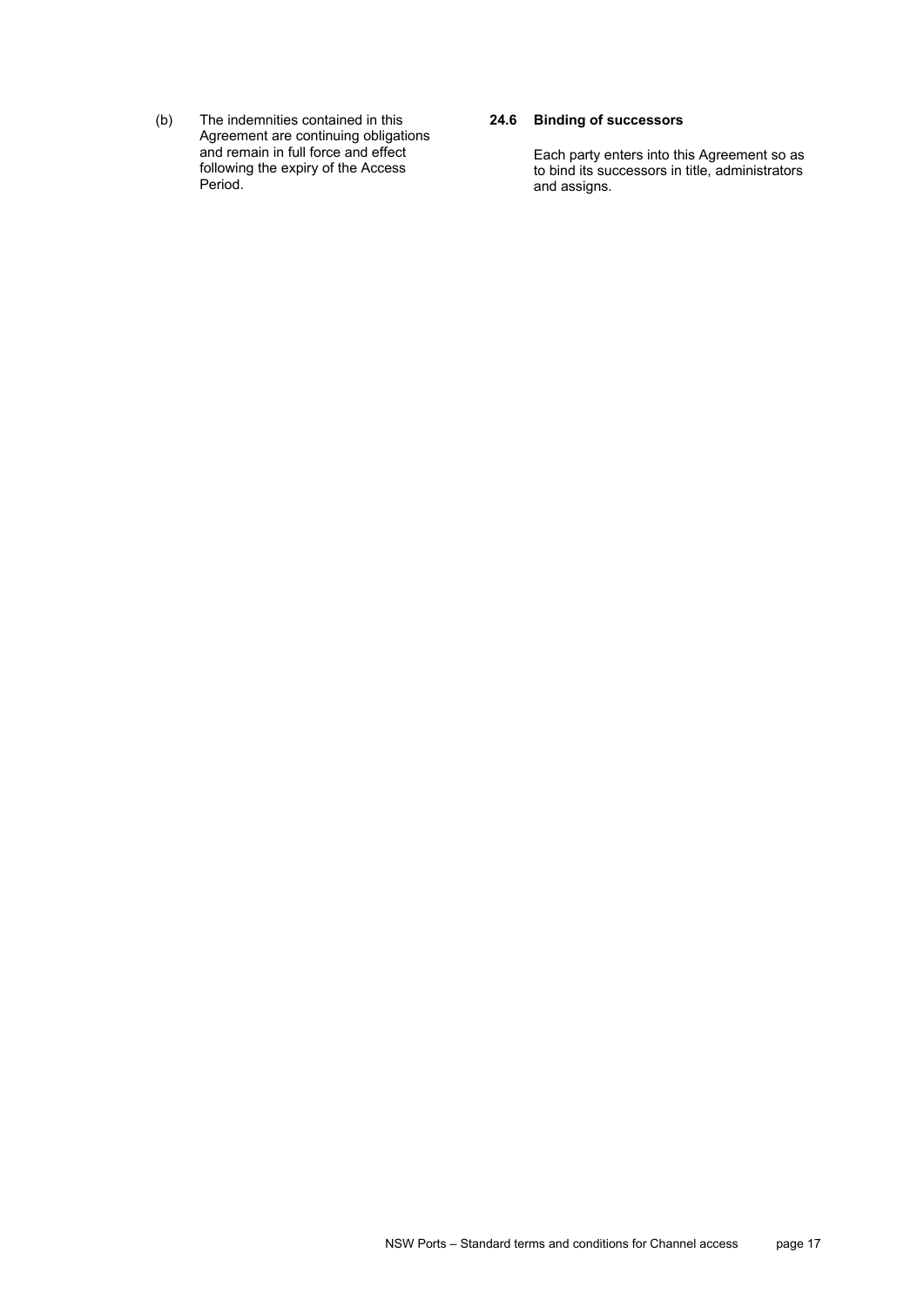# Schedule 1

## <span id="page-17-0"></span>Particulars

| ltem | <b>Description</b>          | <b>Detail</b>                                                                                                                                       |                                                                                  |  |
|------|-----------------------------|-----------------------------------------------------------------------------------------------------------------------------------------------------|----------------------------------------------------------------------------------|--|
| 1    | NSW Ports' addresses        | Delivery address:<br>Brotherson House,                                                                                                              |                                                                                  |  |
|      |                             |                                                                                                                                                     |                                                                                  |  |
|      |                             |                                                                                                                                                     | Level 2, Gate B103 Penrhyn Road                                                  |  |
|      |                             |                                                                                                                                                     | PORT BOTANY NSW 2036                                                             |  |
|      |                             | <b>Postal address:</b>                                                                                                                              |                                                                                  |  |
|      |                             |                                                                                                                                                     | PO Box 297                                                                       |  |
|      |                             | <b>BOTANY NSW 1455</b><br>Email address:<br>enquiries@nswports.com.au<br>(or as otherwise published on the NSW Ports'<br>website from time to time) |                                                                                  |  |
|      |                             |                                                                                                                                                     |                                                                                  |  |
|      |                             |                                                                                                                                                     |                                                                                  |  |
|      |                             |                                                                                                                                                     |                                                                                  |  |
| 2    | NSW Ports' Security Manager | Name:                                                                                                                                               | Wayne Ashton                                                                     |  |
|      |                             |                                                                                                                                                     | Address: Brotherson House, Level 2                                               |  |
|      |                             |                                                                                                                                                     | Gate B103 Penrhyn Road                                                           |  |
|      |                             |                                                                                                                                                     | PORT BOTANY NSW 2036                                                             |  |
|      |                             | Phone:                                                                                                                                              | 0417 217 274                                                                     |  |
|      |                             | Email:                                                                                                                                              | wayne.ashton@nswports.com.au                                                     |  |
|      |                             |                                                                                                                                                     | (or as otherwise published on the NSW Ports'<br>website from time to time)       |  |
| 3    | <b>Harbour Master</b>       | Phone:                                                                                                                                              | 02 9296 4999                                                                     |  |
|      |                             | Email:                                                                                                                                              | vts@portauthoritynsw.com.au                                                      |  |
|      |                             |                                                                                                                                                     | (or as otherwise published on the Port Authority's<br>website from time to time) |  |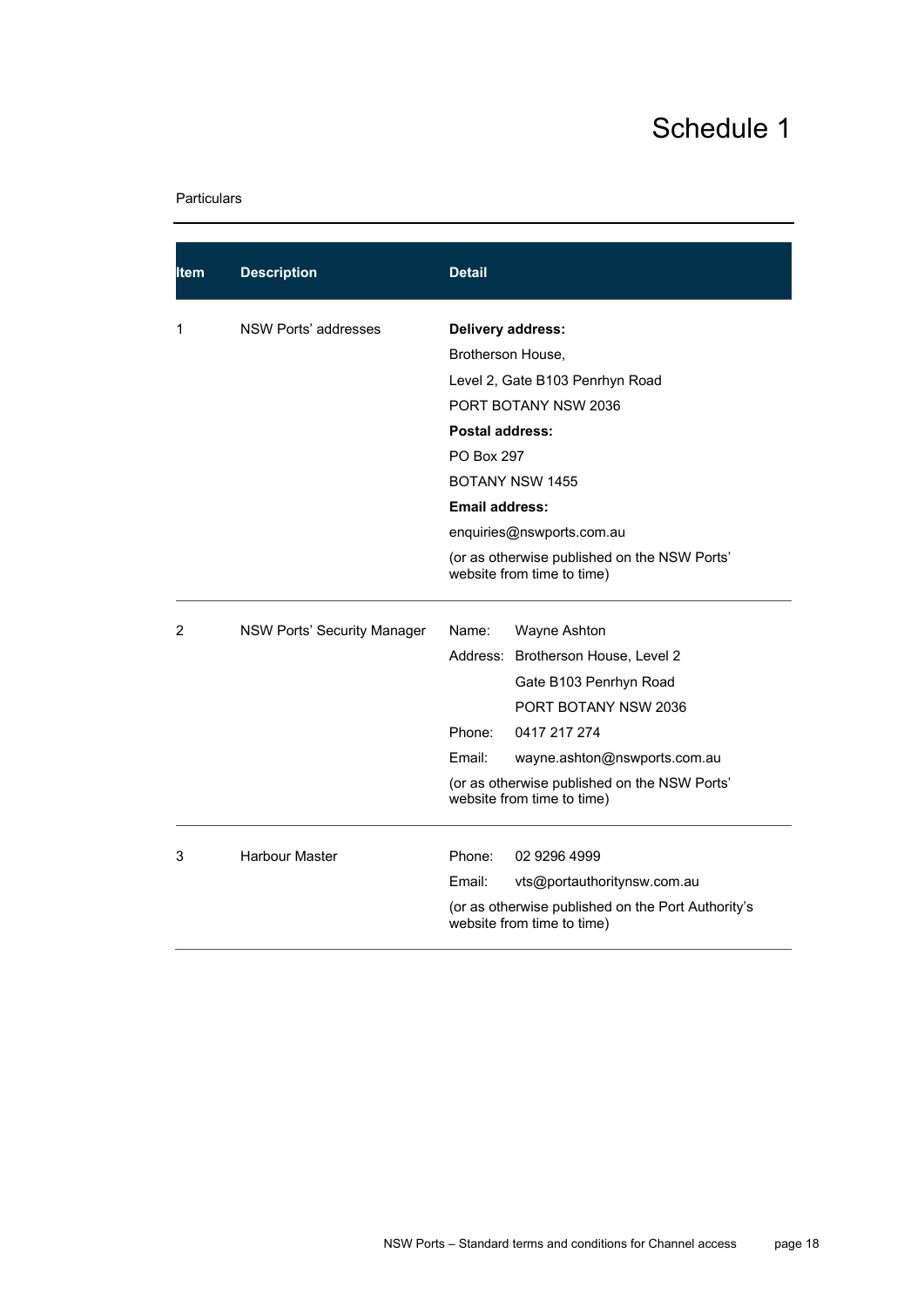## Schedule 2

### <span id="page-18-0"></span>**1.1 Definitions**

In this Agreement, unless the contrary intention appears, the following words and expressions will be construed in accordance with the meanings given below:

**Access Period** means, with respect to a Vessel, the period commencing from the earliest time at which the Vessel enters a Port and expires when the Vessel departs the Port.

**Act** means the *Ports and Maritime Administration Act 1995* (NSW).

**Agreement** means this document including any schedules to this document.

**Business Day** means a day that is not a Saturday, Sunday, gazetted public holiday or bank holiday in Sydney, Australia.

**Certificate of Entry** means, with respect to a Vessel, a certificate which is issued by a P&I Club to the Vessel as evidence of the contract of indemnity insurance (including all relevant limits of cover) between the P&I Club and the club member named in the certificate for P&I Cover and H&M Cover for the Vessel.

**Certificate of Registry** means the certificate issued pursuant to the national law of the Vessel's port of registry.

**Certificate of Tonnage** means the tonnage and measurement of the Vessel carried out by, and recorded in a certificate prepared by, class societies or recognised organisation with the equivalent standing of Lloyds Register of Shipping or Det Norske Veritas.

**Channel** means the Port Botany Channel or Port Kembla Channel (as applicable).

**Consequential Loss** means any of the following (and analogous) types of loss:

- 1 loss of profit;
- 1 loss of revenue:
- 2 loss of contract;
- 3 loss of opportunity;
- 4 loss of production; or
- 5 business interruption.

**Contamination** means the presence in the Environment at a level above background levels of any substance which is potentially harmful to human health and comfort, detrimental to the well‐ being of flora or fauna and / or detrimental to the beneficial uses of the Environment, irrespective of whether the quantity of the substance does or does not exceed statutory or industry criteria applicable to commercial or industrial land use.

**Corporations Act** means the *Corporations Act 2001* (Cth).

**Customer** means each of the owner, charterer and operator of a Vessel that enters a Port.

**Cybercrime** means the use of a computer or online network to commit crimes such as fraud, online image abuse, identity theft or threats and intimidation.

**Cyber Security Event** means an occurrence of a system, service or network state indicating a possible breach of security policy, failure of safeguards or a previously unknown situation that may be relevant to security.

**Cyber Security Incident** means an unwanted or unexpected Cyber Security Event, or a series of such events, that have a significant probability of compromising business operations**.**

**Dangerous Goods** has the meaning given in the *Dangerous Goods (Road and Rail Transport) Act 2008* (NSW) or the Australian Code for the Transport of Dangerous Goods by Road and Rail.

**Default Rate** means 10%, except to the extent that the sum of 5% and the interest rate that in the ordinary course of business would be charged by the Commonwealth Bank for the relevant period on unsecured overdrafts of more than \$100,000 is less than 10%, in which case that lower rate shall prevail.

**Demise Charter** means the hire of a Vessel by which the charterer obtains possession and control of the Vessel and is responsible for the Vessel, its operation and maintenance.

**Dispute** means the meaning given in clause [23.1.](#page-14-5)

**Dispute Notice** means the meaning given in clause [23.1.](#page-14-5)

**Document of Compliance** has the same meaning as in the International Safety Management (ISM) Code.

**Environment** means the physical factors of the surroundings of human and non-human life forms. including the land, soil, plants, habitat, waters, atmosphere, climate, sound, odours, tastes, biodiversity and the social and aesthetic values of landscape.

**Environmental Hazard** means a state of danger to human health or the Environment, whether imminent or otherwise, resulting from the location, storage, handling or release of any substance having toxic, corrosive, flammable, explosive, infectious, irritant or otherwise dangerous or damaging characteristics.

**Event of Default** means the meaning given in clause [9.1\(a\).](#page-6-4)

**GST Amount** means the meaning given in clause [20.3\(a\).](#page-13-3)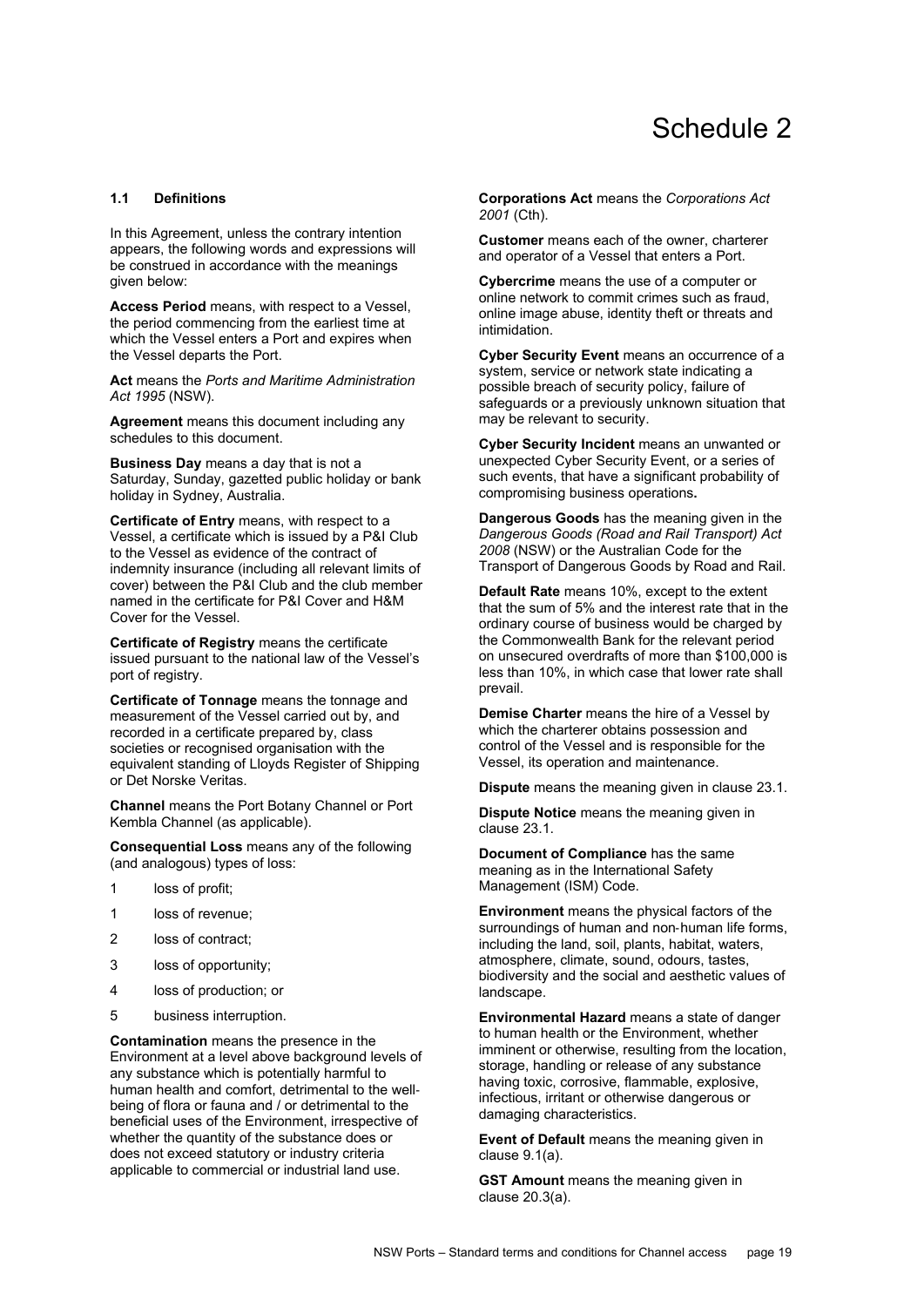**H&M Cover** means insurance covering loss and damage to the hull and machinery of a vessel from marine perils including sinking, burning, stranding and collision.

#### **Harbour Master** means:

- 1 the person appointed under section 85 of the *Marine Safety Act 1998* (NSW) as the 'harbour master' for the Port; or
- 2 a person appointed under section 86 of the *Marine Safety Act 1998* (NSW) to exercise the functions of the 'harbour master' for the Port.

**Inwards / Outwards Crew Report** means the Australian Border Force's Form 3b (or any replacement of the same) which, among other things, provides details of the Vessel's crew.

**ISPS Code** means the International Ship and Port Facility Security Code.

**Landside Restricted Zone** means an area of land or a structure within the boundaries of a Port which is established as a 'land-side restricted zone' (being a type of 'port security zone' as defined by section 10 of the MTOFSA) under the MTOFSA and MTOFSR.

**Laying-up** means the process of a Vessel being 'laid up' or temporarily not in service.

#### **Legislative Requirements** means:

- 1 Acts, ordinances, regulations, by‐laws, orders, awards and proclamations of the Commonwealth and the state of New South Wales;
- 2 the *Biosecurity Act 2015* (Cth) in regard to ballast water management and discharge, anti-fouling and in-water cleaning and other biosecurity requirements in respect of the Vessel's visit to the Port, including the reporting of biosecurity incidents;
- 3 the *Protection of the Sea (Prevention of Pollution from Ships) Act 1983* (Cth) and applicable MARPOL requirements regarding the prevention of pollution from the Vessel in its visit to the Port;
- 4 certificates, licences, consents, permits, approvals and requirements of organisations having jurisdiction in the State of New South Wales;
- 5 any permit or licence concerning use of the Channel;
- 6 directions of the Harbour Master;
- 7 the Port Rules;
- 8 the Port Guidelines; and
- 9 directions of any statutory bodies or authorities with relevant jurisdiction.

**Limiting Provisions** the meaning given in clause [3\(b\).](#page-0-0) 

**Loss** means any action, claim, loss, damage, liability, cost or expense including all:

- 1 interest and other amounts payable to third parties;
- 2 liabilities on account of taxes;
- 3 legal costs (on a full indemnity basis) and other expenses reasonably incurred in connection with investigating or defending any claims or actions, whether or not resulting in any liability;
- 4 amounts paid in settlement of claims or actions; and
- 5 Consequential Loss.

**MTOFSA** means the *Maritime Transport and Offshore Facilities Security Act 2003* (Cth).

**MTOFSR** means the *Maritime Transport and Offshore Facilities Security Regulations 2003* (Cth).

**Navigation Services Charge** means any charge for navigation services specified in the 'Schedule of Port Charges' published on the NSW Ports website for Port Kembla.

**NSW Ports** means Port Botany Operations or Port Kembla Operations (as applicable).

**NSW Ports' Security Contractor** means the contractor engaged by NSW Ports from time to time to implement the Port Security Plan and includes its Personnel.

**NSW Ports' Security Manager** means the manager named in item 2 of [Schedule 1,](#page-17-0) or as otherwise notified by NSW Ports from time to time.

**P&I Club** means a mutual insurance association which provides P&I Cover and is a member of the 'International Group of Protection & Indemnity Clubs'.

**P&I Cover** means protection and indemnity insurance that covers liabilities concerning or arising from the following risks:

- 1 death and personal injury to seamen, passengers and third parties;
- 2 in respect of stowaways or persons rescued at sea;
- 3 collisions;
- 4 groundings;
- 5 damage to fixed and floating objects;
- 6 pollution;
- 7 wreck removal;
- 8 towage operations; and
- 9 cargo damage.

**Permitted Use** means the occupation and use of the Channel for the end purpose(s) of:

- 1 the embarking and disembarking of passengers;
- 2 the transit, receipt, delivery, loading, unloading, storage and stevedoring of cargo;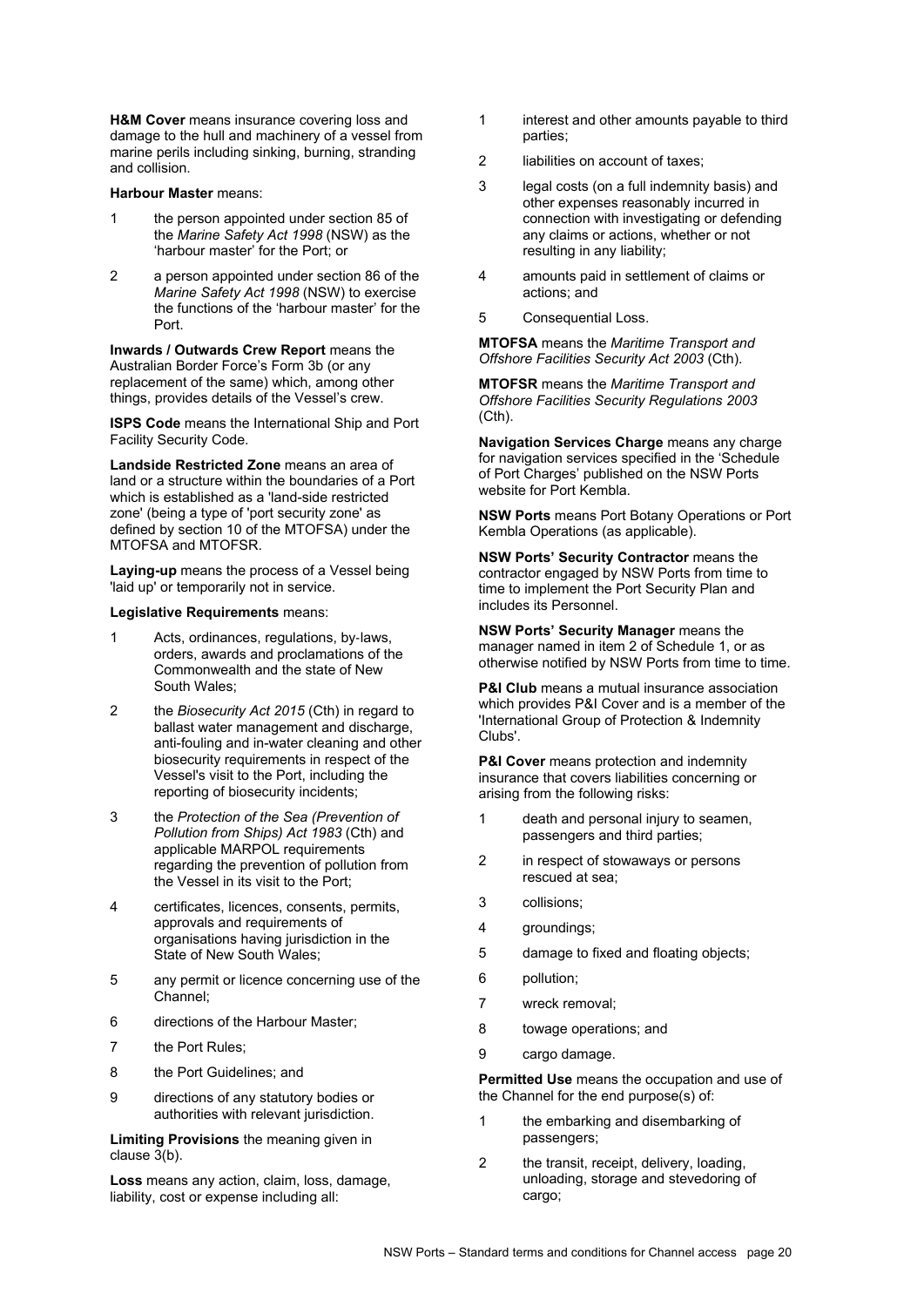- 3 providoring and bunkering;
- 4 ship repair and maintenance (where approved in writing by NSW Ports); and
- 5 crew change.

**Personnel** means any employee, officer, agent, consultant, contractor, representative, invitee or licensee of the relevant party (or an entity comprised in the relevant party) and, with respect to the Customer:

- 1 includes:
	- (a) any shipping agent engaged by an entity comprised in the Customer in relation to a Vessel; and
	- (b) all crew and other personnel engaged by an entity comprised in the Customer in relation to a Vessel; and
- 2 excludes any charterer or operator of a Vessel.

**Pollution Incident** means the occurrence of 'pollution' within the meaning of the *Protection of the Environment Operations Act 1997* (NSW) or the *Marine Pollution Act 2012* (NSW).

**Port** means Port Botany or Port Kembla, as applicable.

**Port Authority** means the Port Authority of New South Wales.

**Port Botany** means the area designated as the 'site' of Botany Bay in accordance with the Act or such other area as may be notified by NSW Ports to any entity comprised in the Customer from time to time.

**Port Botany Channel** means the area of navigable waters and subjacent land in Port Botany as shown on the Channel Plan in item 1 of Schedule 3.

**Port Guidelines** means the guidelines established by the Port Authority or NSW Ports as applying to Port Botany or Port Kembla (as applicable) from time to time and, in the case of the guidelines established by NSW Ports, published on NSW Ports' website.

**Port Kembla** means the area designated as the 'site' of Port Kembla in accordance with the Act or such other area as may be notified by NSW Ports to any entity comprised in the Customer from time to time.

**Port Kembla Channel** means the area of navigable waters and subjacent land in Port Kembla as shown on the Channel Plan in item 2 of Schedule 3.

**Port Rules** means the rules established by the Port Authority or NSW Ports as applying to Port Botany or Port Kembla (as applicable) from time to time and in the case of the rules established by NSW Ports, published on NSW Ports' website.

**Port Security Plan** means the port security plan prepared by NSW Ports and / or the port security plan prepared by the Port Authority in accordance with the MTOFSA.

**Regulations** means the *Ports and Maritime Administration Regulation 2012* (NSW).

**Related Entity** means in relation to an entity (the first entity):

- 1 a Subsidiary of the first entity;
- 2 an entity of which the first entity is a Subsidiary; or
- 3 a Subsidiary of another entity of which the first entity is also a Subsidiary.

#### **Released Party** means each of:

- 1 NSW Ports and any related body corporate of NSW Ports; and
- 2 any employee, officer, agent or contractor of NSW Ports or of any related body corporate of NSW Ports.

**Restricted Area** means an area declared to be either a:

- 1 Landside Restricted Zone;
- 2 Waterside Restricted Zone; or
- 3 Cleared Zone.

**Safety Management Certificate** has the same meaning as in the International Safety Management (ISM) Code.

**Security** means any mortgage, pledge, lien or charge or any security or preferential interest or arrangement of any kind including:

- 1 anything which gives a creditor priority to other creditors with respect to any asset; and
- 2 retention of title (other than in the ordinary course of day to day trading) and a deposit of money by way of security,

but does not include:

- 3 an interest of the kind referred to in section 12(3) of the *Personal Property Securities Act 2009* (Cth) where the transaction concerned does not, in substance, secure payment or performance of an obligation; or
- 4 charge or lien arising in favour of a governmental agency by operation of statute unless there is default in payment of money secured by that charge or lien.

#### **Security Deposit means**

- 1 a cash deposit;
- 2 an irrevocable bank guarantee in a form reasonably acceptable to NSW Ports, given by a bank acceptable to NSW Ports and capable of being drawn on in Sydney, New South Wales; or
- 3 such other security as NSW Ports is willing to accept at its sole discretion.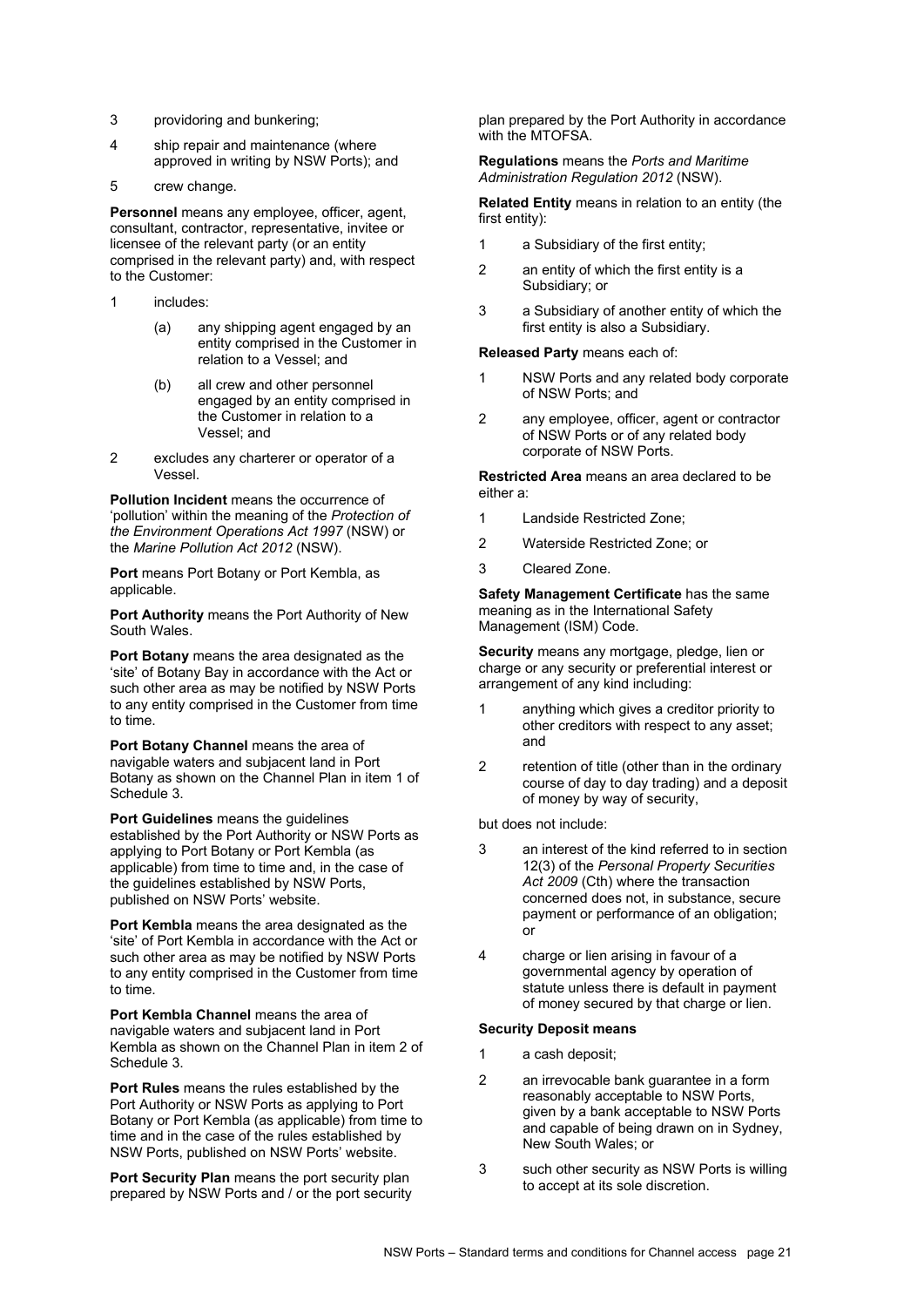**Security Deposit Notice** has the meaning given in clause [8.1\(b\).](#page-4-1)

#### **Service Date** means

- 1 with respect to an import Vessel, the date the Vessel berths at the Port; and
- 2 with respect to an export Vessel, the date the Vessel departs the Port.

**Ship Pre-Arrival Report** means the Australian Border Force's Form 13a (or any replacement of the same) which, among other things, provides details of the Vessel's particulars and security / safety reports.

**Subsidiary** has the meaning given in the Corporations Act, but an entity will also be taken to be a Subsidiary of an entity if it is controlled by that entity, as contemplated by the power to:

- 1 determine substantially the conduct of the entity's business activities;
- 2 determine the outcome of decisions about the entity's financial and operating policies; or
- 3 dispose of, or control the disposal of, more than or equal to half (by value) of the entity's assets,

and:

- 4 a trust may be a Subsidiary, for the purpose of which a unit or other beneficial interest will be regarded as a share; and
- 5 an entity may be a Subsidiary of a trust if it would have been a Subsidiary if that trust were a corporation.

**Time Charter** means the hire of a Vessel by which the charterer obtains possession and control of the Vessel for an agreed period of time or an agreed voyage.

**Vessel** means any vessel:

- 1 in relation to which an entity comprised in the Customer holds a legal or equitable interest;
- 2 which is subject to charter by an entity comprised in the Customer (including by way of Demise Charter or Time Charter); or
- 3 which is operated by an entity comprised in the Customer,
- 4 and which calls at or enters, or proposes to call at or enter, a Port.

**Waterside Restricted Zone** means an area of water within a Port which is established as a 'water-side restricted zone' (being a type of 'port security zone' as defined by section 10 of the MTOFSA) under the MTOFSA and MTOFSR.

**WHS Laws** means all legislation, regulations, by‐ laws, orders and legal requirements concerning the health, safety and welfare of people at work, including the *Work Health and Safety Act 2011*  (NSW) and the obligations imposed by the *Marine*  *Safety (Domestic Commercial Vessel) National Law Act 2012* (Cth).

#### **1.2 Interpretation**

The following rules apply to this Agreement unless the context requires otherwise:

- (a) The singular includes the plural, and the converse also applies.
- (b) If a word or phrase is defined, its other grammatical forms have a corresponding meaning.
- (c) A reference to a person includes a corporation, trust, partnership, unincorporated body or other entity, whether or not it comprises a separate legal entity.
- (d) A reference to a clause or Schedule is a reference to a clause or Schedule to, this Agreement
- (e) A reference to an agreement or document (including a reference to this Agreement) is to the agreement or document as amended, supplemented, novated or replaced, except to the extent prohibited by this Agreement or that other agreement or document, and includes the schedules and annexures to that agreement or document.
- (f) A reference to writing includes any method of representing or reproducing words, figures, drawings or symbols in a visible and tangible form.
- (g) A reference to a party to this Agreement or another agreement or document includes the party's successors, permitted substitutes and permitted assigns (and, where applicable, the party's legal personal representatives).
- (h) A reference to legislation or to a provision of legislation includes a modification or reenactment of it, a legislative provision substituted for it and a regulation or statutory instrument issued under it.
- (i) A reference to conduct includes an omission, statement or undertaking, whether or not in writing.
- (j) A reference to an agreement includes any undertaking, deed, agreement and legally enforceable arrangement, whether or not in writing, and a reference to a document includes an agreement (as so defined) in writing and any certificate, notice, instrument and document of any kind.
- (k) A reference to dollars or \$ is to Australian currency.
- (l) A reference to time is to Sydney, NSW time.
- (m) The word "includes" in any form is not a word of limitation.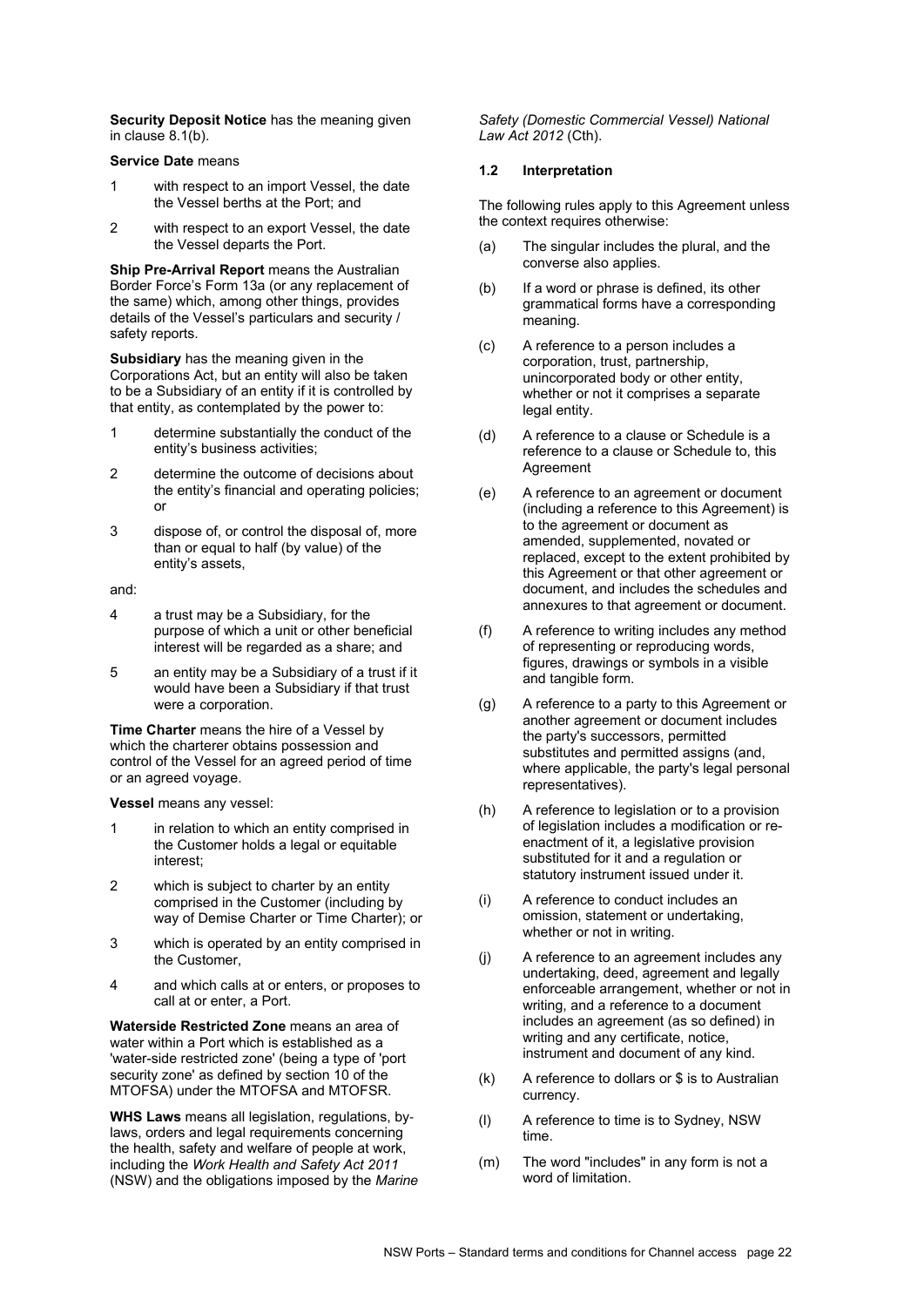# Schedule 3

## 1 Port Botany Channel Plan